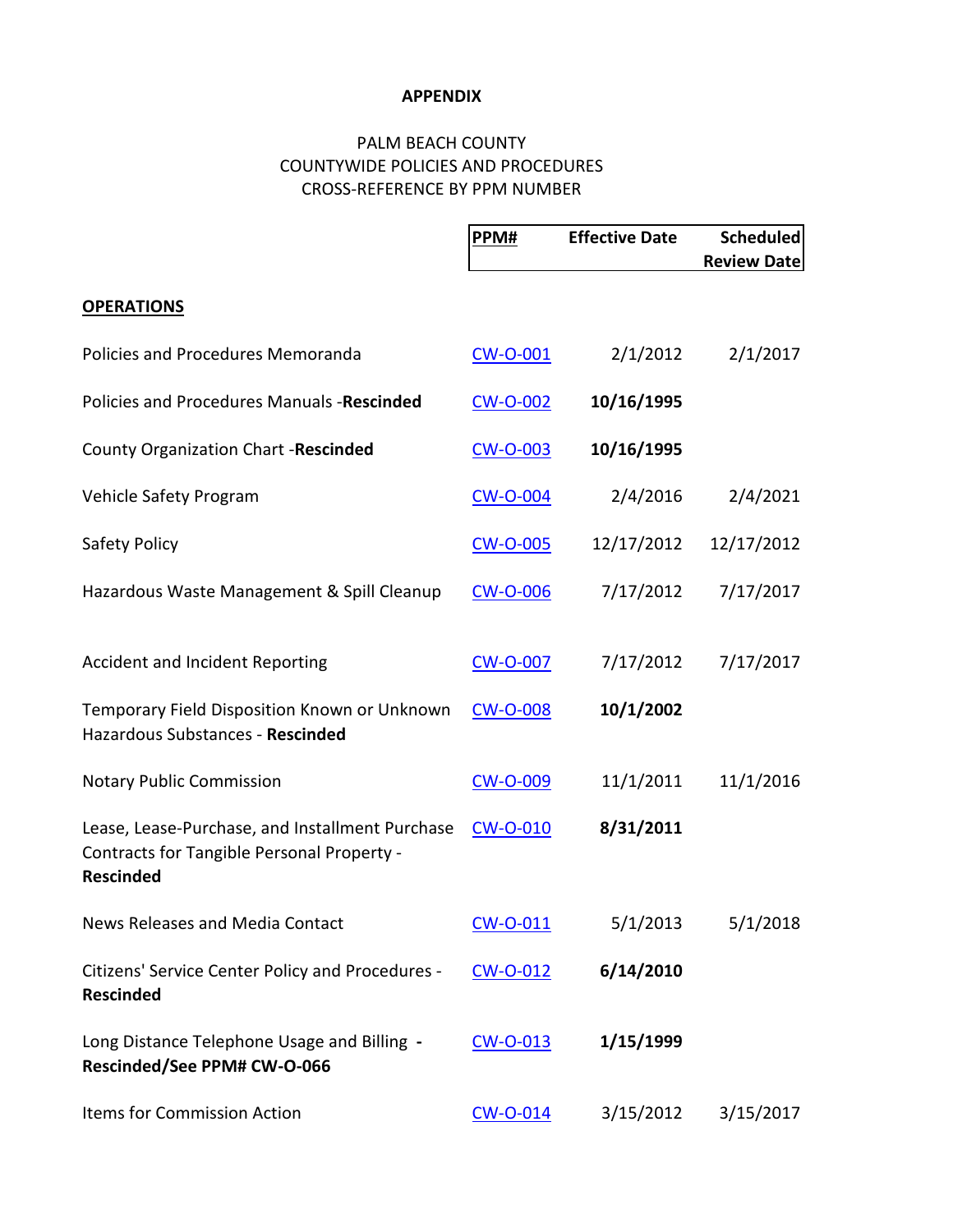|                                                                               | PPM#            | <b>Effective Date</b> | <b>Scheduled</b><br><b>Review Date</b> |
|-------------------------------------------------------------------------------|-----------------|-----------------------|----------------------------------------|
|                                                                               |                 |                       |                                        |
| Main Courthouse Floor Loading - Rescinded                                     | <b>CW-O-015</b> | 5/1/2004              |                                        |
| Documents Requiring Legal Review                                              | CW-O-016        | 10/2/2012             | 10/2/2017                              |
| Management by Objectives - Rescinded                                          | <b>CW-O-017</b> | 9/25/1997             |                                        |
| <b>Contract Administration Procedures</b>                                     | <b>CW-O-018</b> | 5/20/2015             | 5/20/2020                              |
| Sub-Pool Vehicle Assignments- Rescinded                                       | CW-O-019        | 10/26/2007            |                                        |
| County Supplied Cell Phones & Smartphones,<br>Satellite Phone, and Air Cards  | <b>CW-O-020</b> | 1/1/2013              | 12/1/2018                              |
| Twenty-Four Hour Vehicle Assignments                                          | <b>CW-O-021</b> | 3/26/2013             | 3/26/2018                              |
| Fire Safety and Emergency Evacuation Procedures CW-O-022                      |                 | 4/24/2014             | 4/24/2019                              |
| <b>Committee Appointments</b>                                                 | CW-O-023        | 5/9/2016              | 5/9/2021                               |
| Use of County Owned Properties For Non-County CW-O-024<br><b>Activities</b>   |                 | 4/8/2016              | 4/8/2021                               |
| Surplus Asset Program - Rescinded                                             | <b>CW-O-025</b> | 8/31/2011             |                                        |
| Physical Identification and Management of<br><b>County-Owned Fixed Assets</b> | <b>CW-O-026</b> | 4/18/2013             | 4/18/2018                              |
| Custody and Disposal of Surplus Assets                                        | CW-O-027        | 10/2/2012             | 10/2/2017                              |
| Acceptance of Special District Roads by the<br>County                         | CW-O-028        | 9/6/2012              | 9/6/2017                               |
| <b>Document Control</b>                                                       | CW-O-029        | 8/1/2011              | 8/1/2016                               |
| <b>Vehicular Access to Governmental Center</b><br>Courtyard - Rescinded       | CW-O-030        | 9/25/1997             |                                        |
| Policies and Procedures for Film & Television<br>Commission                   | <b>CW-O-031</b> | 2/1/2010              | 2/1/2015                               |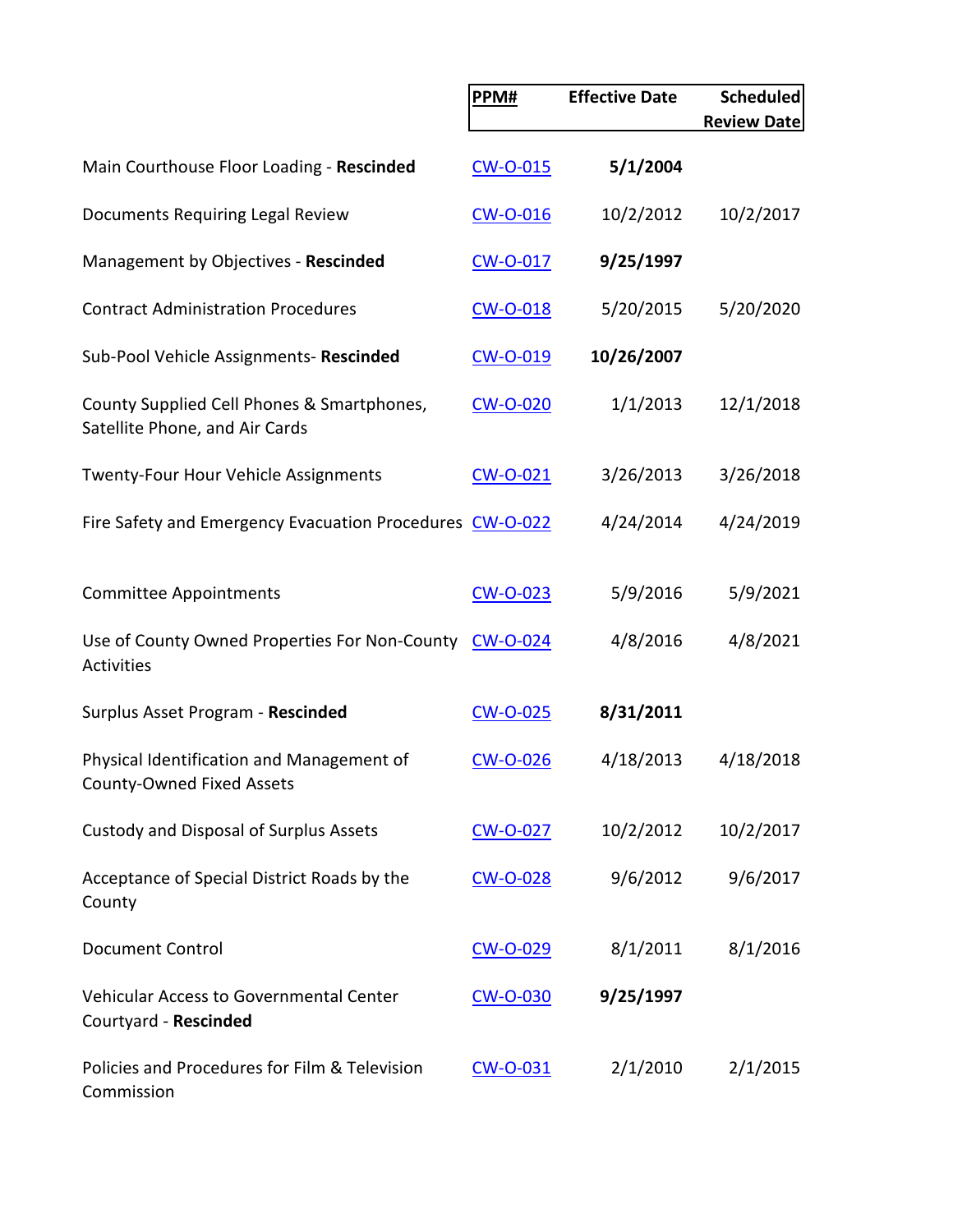|                                                                                                                                        | PPM#            | <b>Effective Date</b> | <b>Scheduled</b>   |
|----------------------------------------------------------------------------------------------------------------------------------------|-----------------|-----------------------|--------------------|
|                                                                                                                                        |                 |                       | <b>Review Date</b> |
| Food Service and Retail Leases and Concessions in CW-O-032<br>Palm Beach County Owned/Leased Buildings and<br><b>Public Facilities</b> |                 | 12/1/2012             | 12/1/2017          |
| Guidelines for Subsidization of Bus Transportation CW-O-033<br>for Special Groups or Events - Rescinded                                |                 | 2/7/2002              |                    |
| Fire Suppression Equipment Maintenance                                                                                                 | CW-O-034        | 5/13/2011             | 5/13/2016          |
| <b>Fleet Management</b>                                                                                                                | <b>CW-O-035</b> | 10/23/2009            | 10/23/2014         |
| Price Agreement - Rescinded/See PPM# CW-L-<br>008                                                                                      | <b>CW-O-036</b> | 9/25/1997             |                    |
| Fixed Asset Management - Real Property Assets                                                                                          | <b>CW-O-037</b> | 5/6/2014              | 5/6/2019           |
| Boards, Commissions and Task Forces - Expense<br>Payments                                                                              | <b>CW-O-038</b> | 4/6/2016              | 4/6/2021           |
| Disposal of Scrap Metal                                                                                                                | <b>CW-O-039</b> | 5/13/2013             | 5/13/2018          |
| Requests for Facilities-Related Services                                                                                               | <b>CW-O-040</b> | 6/10/2011             | 6/10/2016          |
| Countywide Ordinances: Applicability; and<br>Notification to Municipalities                                                            | <b>CW-O-041</b> | 5/13/2013             | 5/13/2018          |
| Procedure Regarding Front-End Loading and<br><b>Unbalanced Bids for Construction Contracts</b>                                         | CW-0-042        | 4/2/2012              | 4/2/2017           |
| Small Business Enterprise Program                                                                                                      | <b>CW-O-043</b> | 1/1/2011              | 1/1/2016           |
| Naming & Honoring Individuals or Groups in<br>County Owned and Leased Facilities                                                       | <b>CW-O-044</b> | 7/28/2015             | 7/28/2020          |
| <b>Pollutant Storage Tank Systems</b>                                                                                                  | <b>CW-O-045</b> | 8/19/2013             | 8/19/2018          |
| Proclamations and Certificates of Appreciation                                                                                         | <b>CW-O-046</b> | 8/18/2015             | 8/18/2020          |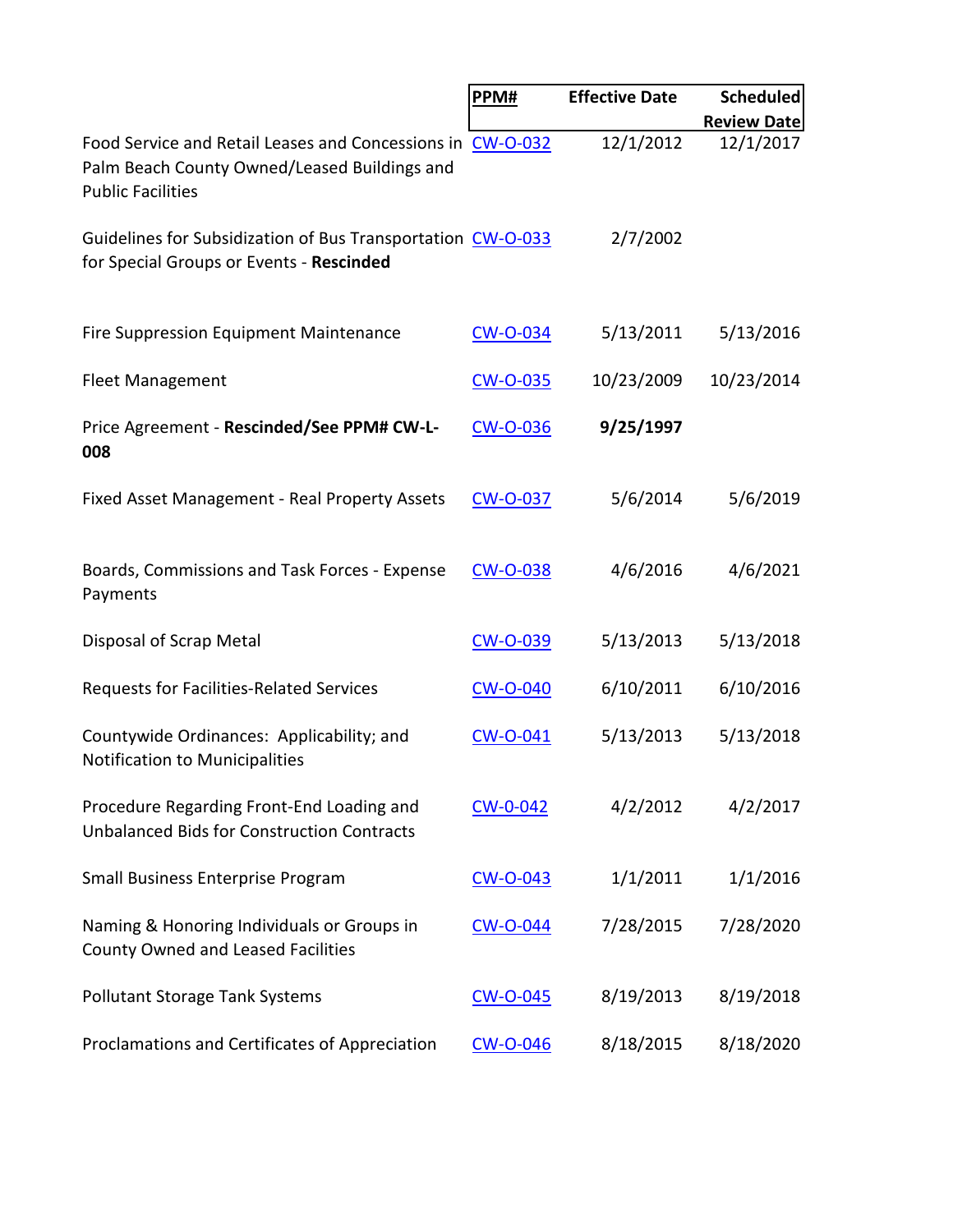|                                                                                                                          | PPM#            | <b>Effective Date</b> | <b>Scheduled</b>   |
|--------------------------------------------------------------------------------------------------------------------------|-----------------|-----------------------|--------------------|
|                                                                                                                          |                 |                       | <b>Review Date</b> |
| Standards for Address Records in Electronic<br><b>Databases</b>                                                          | <b>CW-O-047</b> | 6/14/2011             | 6/14/2016          |
| Selection of Professional Engineers, Architects,<br>Landscape Architects, Land Surveyors and<br><b>Mappers</b>           | <b>CW-O-048</b> | 2/5/2016              | 2/5/2021           |
| Procedure and Policy Regarding SBE<br>Requirements Related to Construction and<br><b>Professional Services Contracts</b> | <b>CW-O-049</b> | 7/3/2014              | 7/3/2019           |
| General Policies and Guidelines for Channel 20                                                                           | <b>CW-O-050</b> | 1/16/2015             | 1/16/2020          |
| Delegated Authority for Execution of County<br><b>Contracts and Agreements</b>                                           | <b>CW-O-051</b> | 5/20/2015             | 5/20/2020          |
| <b>Outside Counsel Conflicts of Interest</b>                                                                             | <b>CW-O-052</b> | 10/5/1993             | 7/12/2016          |
| Channel 20 Sponsorship Policy                                                                                            | <b>CW-O-053</b> | 3/26/2013             | 3/26/2018          |
| Channel 20 Program Selection Policy -Rescinded                                                                           | CW-O-054        | 1/16/2015             |                    |
| Channel 20 Programming Procedure                                                                                         | <b>CW-O-055</b> | 1/16/2015             | 1/16/2020          |
| The Negotiation of Non-Standard<br>Contracts/Agreements -Rescinded                                                       | <b>CW-O-056</b> | 5/15/2009             |                    |
| Economic and Fiscal Review of Ordinances                                                                                 | <b>CW-O-057</b> | 9/6/2012              | 9/6/2017           |
| State Plane Coordinate Requirements for Surveys<br>for Palm Beach County                                                 | <b>CW-O-058</b> | 4/27/2012             | 4/27/2017          |
| <b>Information Technology Security Policies</b>                                                                          | CW-O-059        | 7/3/2014              | 7/3/2019           |
| Submission of Annual Narrative Reports for<br>Boards/Committees/Task Forces/Councils -<br><b>Rescinded</b>               | <b>CW-O-060</b> | 2/25/2015             |                    |
| Access to the Palm Beach County Enterprise<br>Network                                                                    | <b>CW-O-061</b> | 10/2/2012             | 10/2/2017          |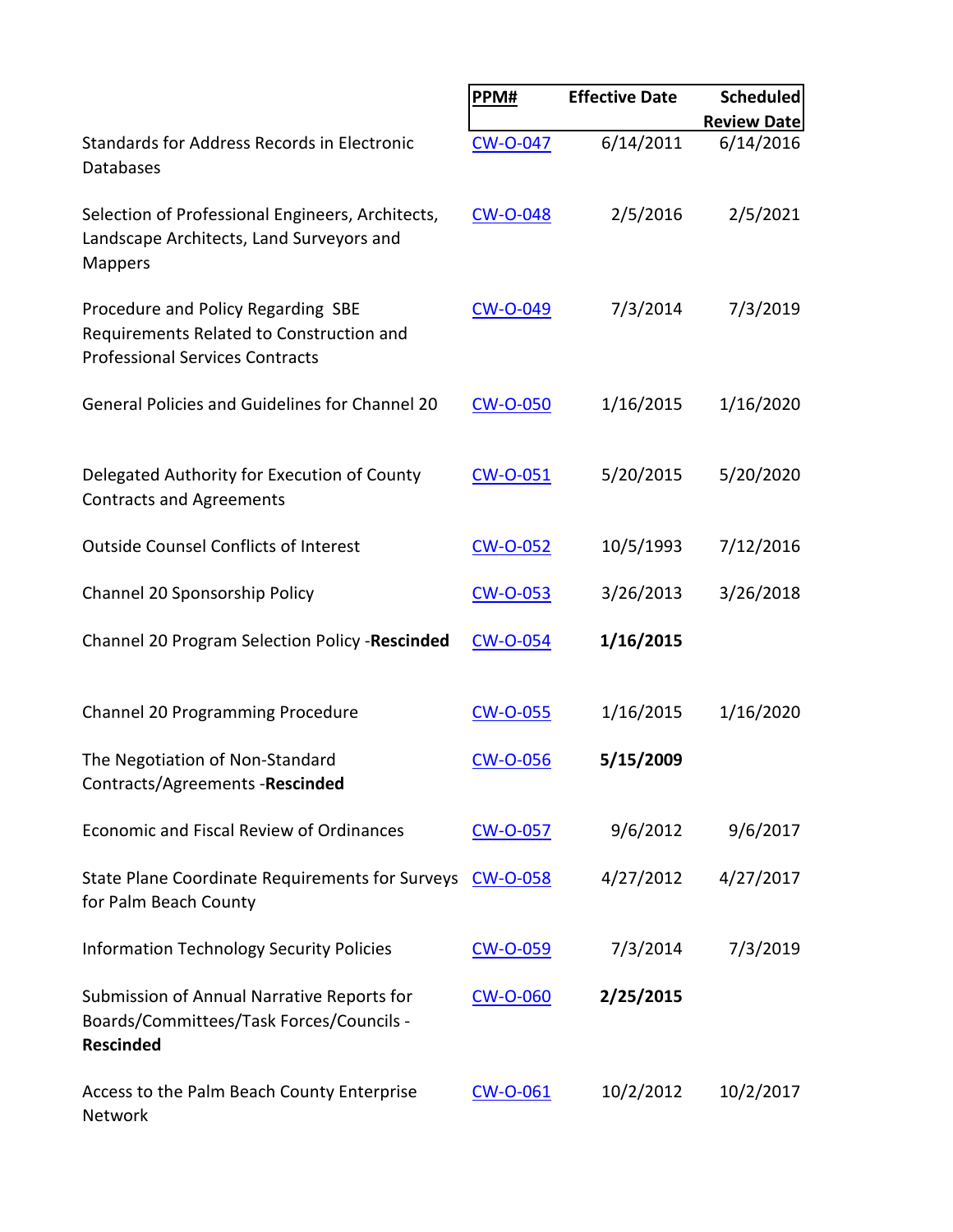|                                                                                                     | PPM#            | <b>Effective Date</b> | <b>Scheduled</b><br><b>Review Date</b> |
|-----------------------------------------------------------------------------------------------------|-----------------|-----------------------|----------------------------------------|
|                                                                                                     |                 |                       |                                        |
| Inserts in County Bills                                                                             | <b>CW-O-062</b> | 8/1/2011              | 8/1/2016                               |
| Server Standards - Number Retired                                                                   | <b>CW-O-063</b> | 4/25/2011             |                                        |
| Sale of Merchandise Displaying County Logo                                                          | <b>CW-O-064</b> | 9/1/1996              | 6/21/2016                              |
| OFMB Review of Formal Contracts and Requests<br>for Proposals                                       | <b>CW-O-065</b> | 5/29/2015             | 5/29/2020                              |
| <b>County Supplies Landline Communications Voice</b><br>Transmission                                | <b>CW-O-066</b> | 2/1/2014              | 2/1/2019                               |
| Donation of County-Owned Surplus Tangible<br>Personal Property                                      | <b>CW-O-067</b> | 4/8/2016              | 4/8/2021                               |
| <b>Thrift Store Operation</b>                                                                       | <b>CW-O-068</b> | 10/11/2013            | 10/11/2018                             |
| <b>Trenching and Shoring Procedures</b>                                                             | CW-O-069        | 10/26/1999            | 5/11/2016                              |
| Lockout/Tagout Policy                                                                               | <b>CW-O-070</b> | 3/24/2016             | 3/24/2020                              |
| Chain Saw Operation                                                                                 | CW-O-071        | 1/22/2004             | 5/11/2016                              |
| Tree Memorial Program - Rescinded                                                                   | CW-O-072        | 7/15/2004             |                                        |
| Standards for Internet Web Page Design,<br>Deployment and Maintenance                               | <b>CW-O-073</b> | 10/16/2015            | 10/16/2020                             |
| Tags, Registrations and Titles for County Vehicles                                                  | <b>CW-O-074</b> | 12/12/2011            | 12/12/2016                             |
| Animals/Pets in County Owned Buildings                                                              | CW-O-075        | 8/19/2002             | 8/31/2016                              |
| Automated External Defibrillators (AEDS) in<br>County Owned / Operated Building                     | <b>CW-O-076</b> | 12/17/2012            | 12/17/2017                             |
| <b>Confined Space Entry Procedures</b>                                                              | <b>CW-O-077</b> | 7/20/2004             | 5/11/2016                              |
| Standards for Departmental Intranet Web-Based<br>Application, Design, Deployment and<br>Maintenance | <b>CW-O-078</b> | 2/1/2005              | 8/13/2015                              |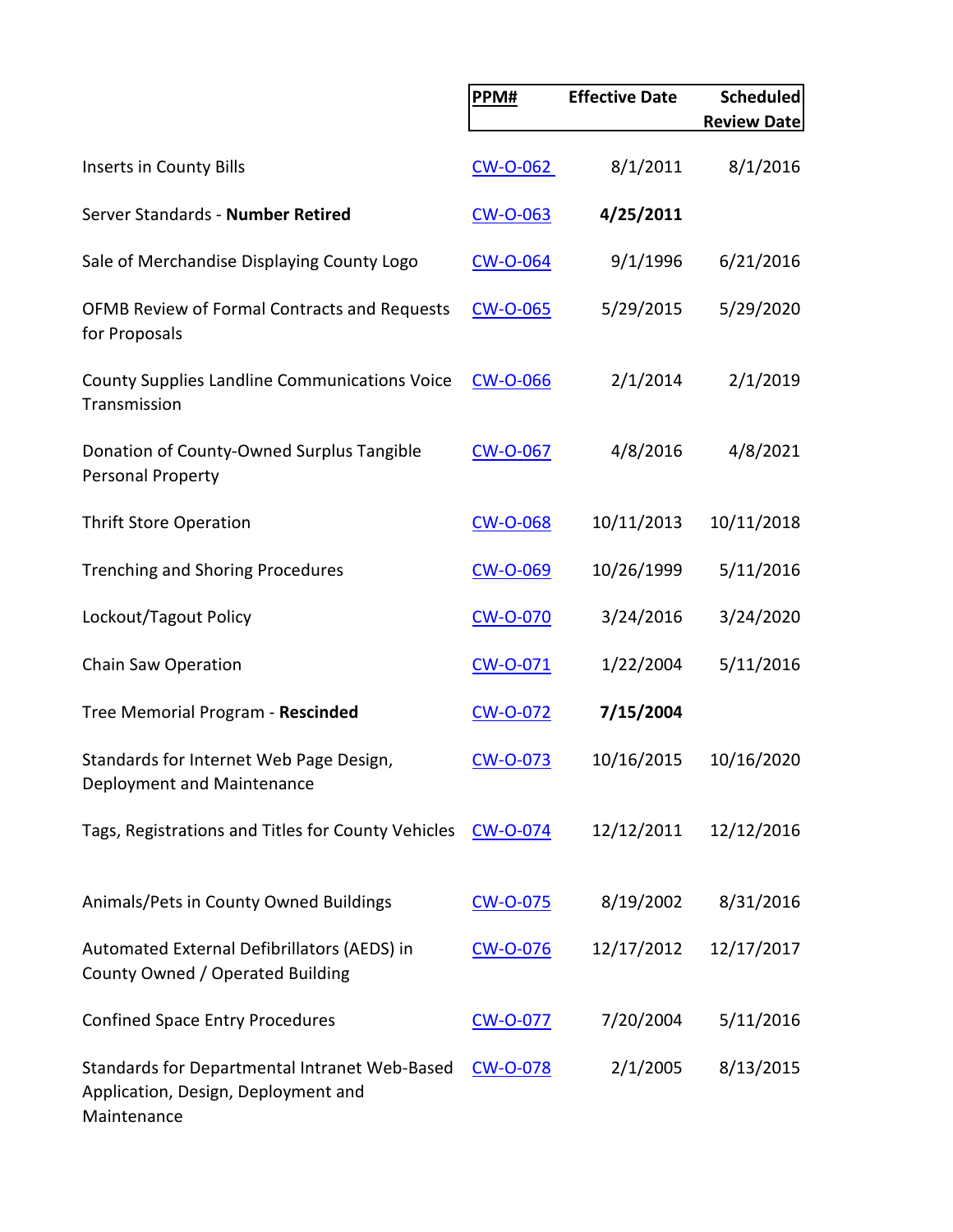|                                                                                                        | PPM#            | <b>Effective Date</b> | <b>Scheduled</b><br><b>Review Date</b> |
|--------------------------------------------------------------------------------------------------------|-----------------|-----------------------|----------------------------------------|
| <b>Information Technology Governance Policies</b>                                                      | <b>CW-O-079</b> | 9/1/2005              | 8/13/2015                              |
| <b>Electrical Safe Work Practices</b>                                                                  | <b>CW-O-080</b> | 9/7/2011              | 9/7/2016                               |
| Privacy of Oral, Wire, and Wireless<br>Communications                                                  | <b>CW-O-081</b> | 6/15/2011             | 6/15/2016                              |
| Hot Work - Control of Fires and Explosions                                                             | <b>CW-O-082</b> | 11/7/2013             | 11/7/2018                              |
| Off Road Vehicles, Powered Industrial Trucks and<br>Watercraft (Equipment)                             | <b>CW-O-083</b> | 11/7/2013             | 11/7/2018                              |
| <b>Prescription Safety Glasses</b>                                                                     | <b>CW-O-084</b> | 6/12/2013             | 6/12/2018                              |
| <b>Cellular Telephone Stipends</b>                                                                     | <b>CW-O-085</b> | 1/1/2013              | 1/1/2018                               |
| Employee Reporting of a Matter to the Office of<br><b>Inspector General</b>                            | <b>CW-O-086</b> | 1/3/2013              | 1/3/2018                               |
| Development Order Conditions to Reserve Park-<br>and-Ride Spaces Within Nonresidential<br>Developments | <b>CW-O-087</b> | 1/3/2013              | 1/3/2018                               |
| Cable Television and Satellite Service in County<br><b>Facilities</b>                                  | <b>CW-O-088</b> | 6/12/2013             | 6/12/2018                              |
| Use of the Convention Center for County Events CW-O-089                                                |                 | 5/6/2016              | 5/6/2021                               |
| <b>PERSONNEL</b>                                                                                       |                 |                       |                                        |
| <b>Medical Monitoring</b>                                                                              | <b>CW-P-001</b> | 2/23/2011             | 2/23/2016                              |
| <b>Workers Compensation Program</b>                                                                    | <b>CW-P-002</b> | 8/29/2011             | 8/29/2016                              |
| <b>Personnel Action Forms</b>                                                                          | <b>CW-P-003</b> | 11/5/2015             | 11/5/2020                              |
| <b>Hiring Process</b>                                                                                  | <b>CW-P-004</b> | 12/17/2012            | 12/17/2017                             |
| <b>Emergency Service Agreement - Rescinded</b>                                                         | <b>CW-P-005</b> | 2/9/1998              |                                        |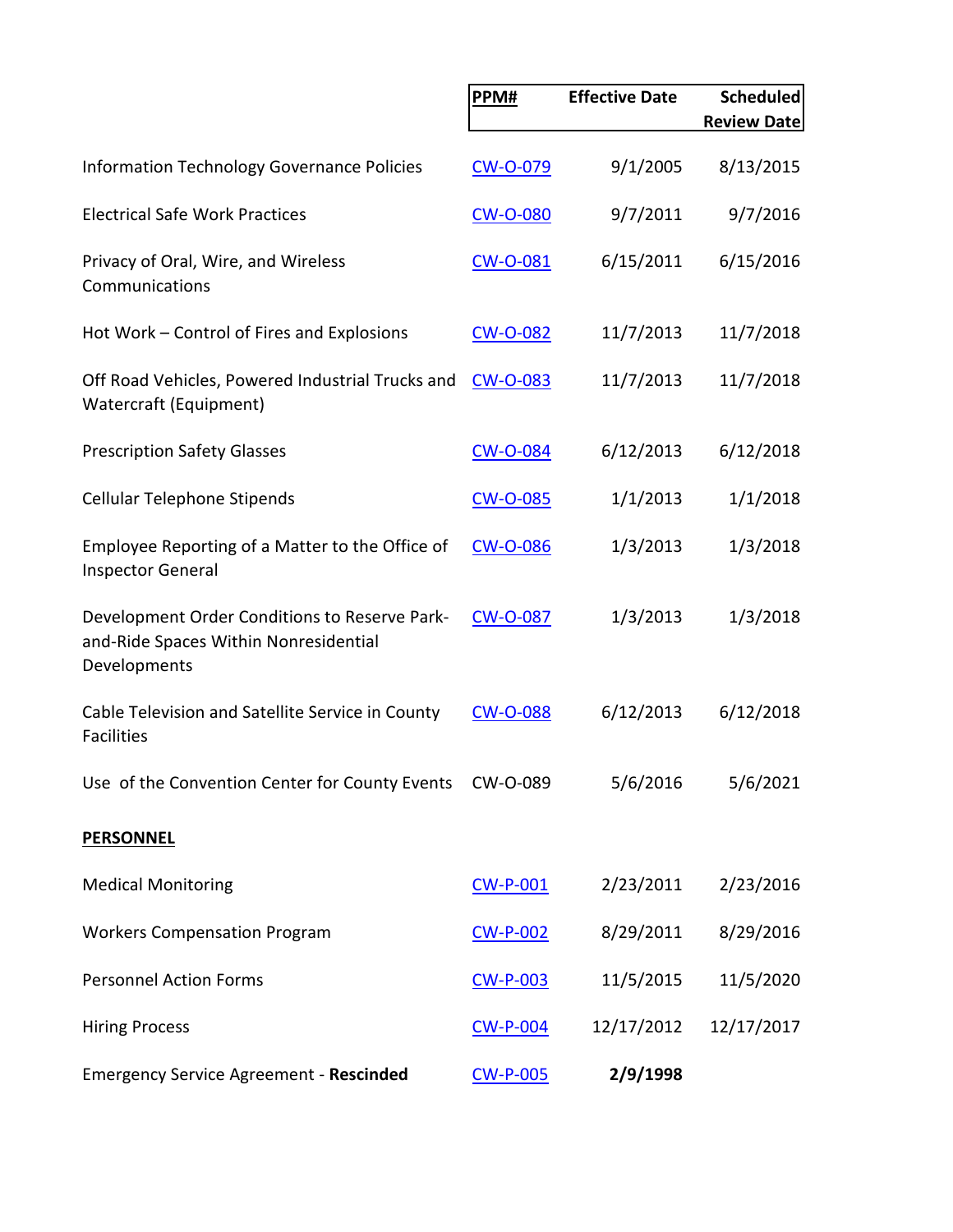|                                                                                                                                 | PPM#            | <b>Effective Date</b> | <b>Scheduled</b><br><b>Review Date</b> |
|---------------------------------------------------------------------------------------------------------------------------------|-----------------|-----------------------|----------------------------------------|
| Employment References - Rescinded/See PPM#<br><b>CW-P-004</b>                                                                   | <b>CW-P-006</b> | 7/1/1998              |                                        |
| <b>Employment Categories Other Than Regular</b><br>Employment                                                                   | <b>CW-P-007</b> | 4/24/2014             | 4/24/2019                              |
| <b>Employee Tuition Reimbursement Program</b>                                                                                   | <b>CW-P-008</b> | 10/1/2014             | 10/1/2019                              |
| <b>Personnel Records</b>                                                                                                        | <b>CW-P-009</b> | 5/15/2013             | 5/15/2018                              |
| <b>Employee Retirement - Rescinded</b>                                                                                          | <b>CW-P-010</b> | 11/24/1997            |                                        |
| Labor Relations Negotiating Team                                                                                                | <b>CW-P-011</b> | 3/21/2013             | 3/21/2018                              |
| <b>Political Activities of County Employees</b>                                                                                 | <b>CW-P-012</b> | 12/17/2012            | 12/17/2017                             |
| Minimum Hiring Age - Rescinded/See PPM# CW-P-CW-P-013<br>004                                                                    |                 | 7/1/1998              |                                        |
| Applicant Interviews - Rescinded/See PPM# CW-P-CW-P-014<br>004                                                                  |                 | 7/1/1998              |                                        |
| County Suggestion Awards Program - Rescinded                                                                                    | <b>CW-P-015</b> | 1/23/1991             |                                        |
| Sexual Harassment - Rescinded/See PPM# CW-P-<br>029                                                                             | <b>CW-P-016</b> | 9/25/1997             |                                        |
| Employment of Qualified Persons With Disabilities CW-P-017<br>& the Accommodation Process Rescinded/See<br><b>PPM# CW-P-029</b> |                 | 6/13/2013             |                                        |
| Service Awards Program - Rescinded                                                                                              | <b>CW-P-018</b> | 12/17/2012            |                                        |
| Employee Development Program - Rescinded                                                                                        | CW-P-019        | 4/25/1994             |                                        |
| <b>Unemployment Compensation</b>                                                                                                | <b>CW-P-020</b> | 5/22/2015             | 5/22/2020                              |
| Employee Injury/Illness Reporting and<br>Management                                                                             | $CW-P-021$      | 6/25/2015             | 6/25/2020                              |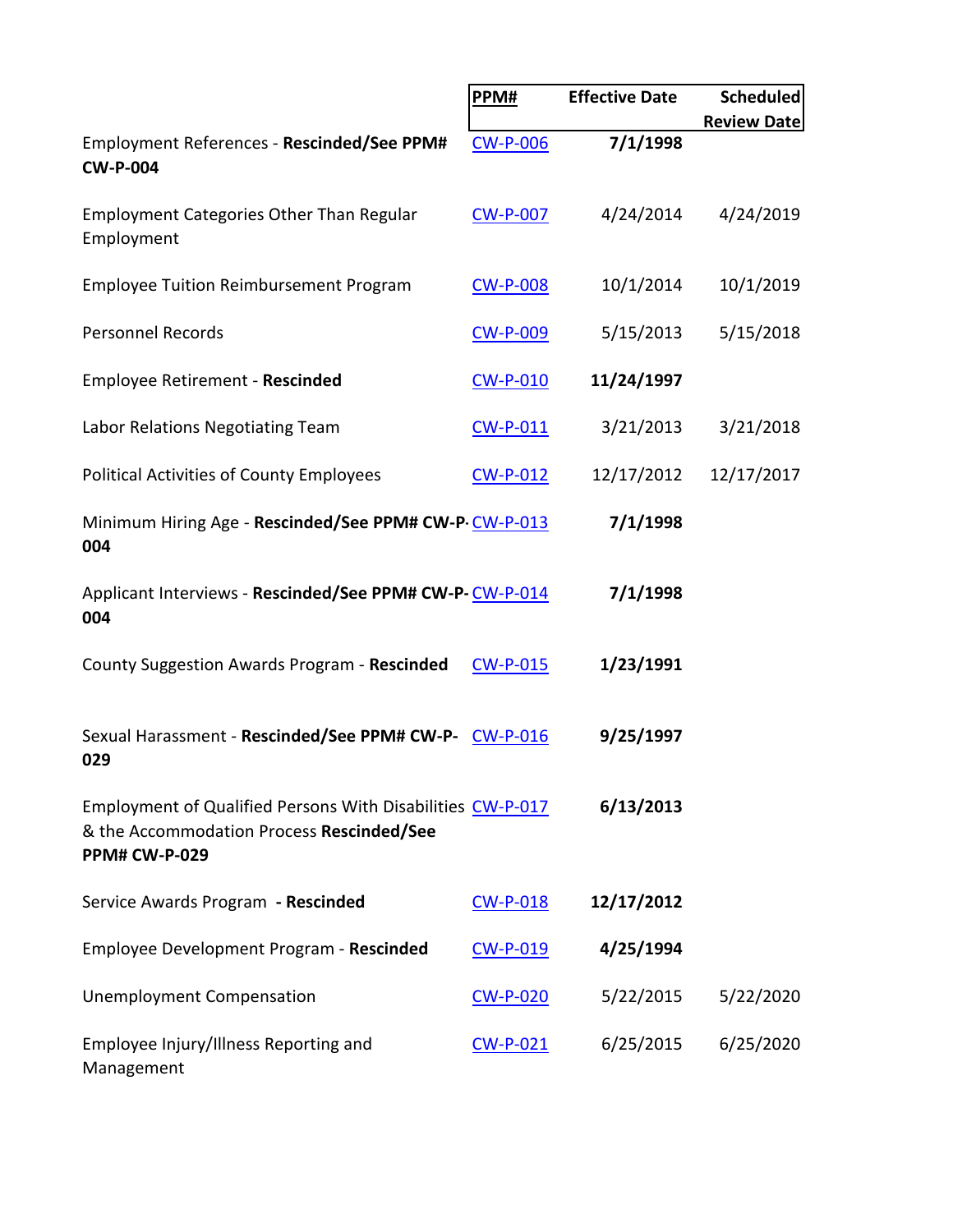|                                                                                                                  | PPM#            | <b>Effective Date</b> | <b>Scheduled</b>   |
|------------------------------------------------------------------------------------------------------------------|-----------------|-----------------------|--------------------|
|                                                                                                                  |                 |                       | <b>Review Date</b> |
| Rules Relating to Payment of Group Insurance<br>Premiums                                                         | <b>CW-P-022</b> | 12/1/2013             | 12/1/2018          |
| Group Life and Health Insurance                                                                                  | <b>CW-P-023</b> | 2/22/2012             | 2/22/2017          |
| Assessor/Interviewer Travel Reimbursement -<br><b>Rescinded</b>                                                  | <b>CW-P-024</b> | 8/1/2005              |                    |
| Quality in Action - Rescinded                                                                                    | <b>CW-P-025</b> | 2/25/1998             |                    |
| Prohibition on Use or Possession of Alcoholic<br>Beverages on County Property and in County<br><b>Facilities</b> | <b>CW-P-026</b> | 10/1/2012             | 10/1/2017          |
| Reasonable Accommodation of Religious Practices CW-P-027<br>- Rescinded                                          |                 | 6/13/2013             |                    |
| Affirmative Action Plan (AAP)                                                                                    | <b>CW-P-028</b> | 6/13/2013             | 6/13/2018          |
| Discrimination, Harassment and Reasonable<br>Accommodation and Retaliation in the Workplace                      | <b>CW-P-029</b> | 6/13/2013             | 6/13/2013          |
| <b>Supervisory Training</b>                                                                                      | <b>CW-P-030</b> | 7/8/2011              | 7/8/2016           |
| Executive Certificate Program in Public<br>Management - Rescinded                                                | <b>CW-P-031</b> | 6/25/1991             |                    |
| Employee Development LPN Work-Study Program CW-P-032<br>- Rescinded                                              |                 | 8/11/1997             |                    |
| Deferred Compensation - Financial Hardship<br>Review Committee - Rescinded                                       | <b>CW-P-033</b> | 5/11/2010             |                    |
| Employee Development Steering Committee -<br><b>Rescinded</b>                                                    | <b>CW-P-034</b> | 8/1/2005              |                    |
| <b>Special Salary Adjustments</b>                                                                                | <u>CW-P-035</u> | 5/22/2015             | 5/22/2020          |
| <b>Smoking Policy</b>                                                                                            | <b>CW-P-036</b> | 2/1/2010              | 2/1/2015           |
| <b>Safety Footwear Policy</b>                                                                                    | <b>CW-P-037</b> | 5/26/2016             | 5/26/2021          |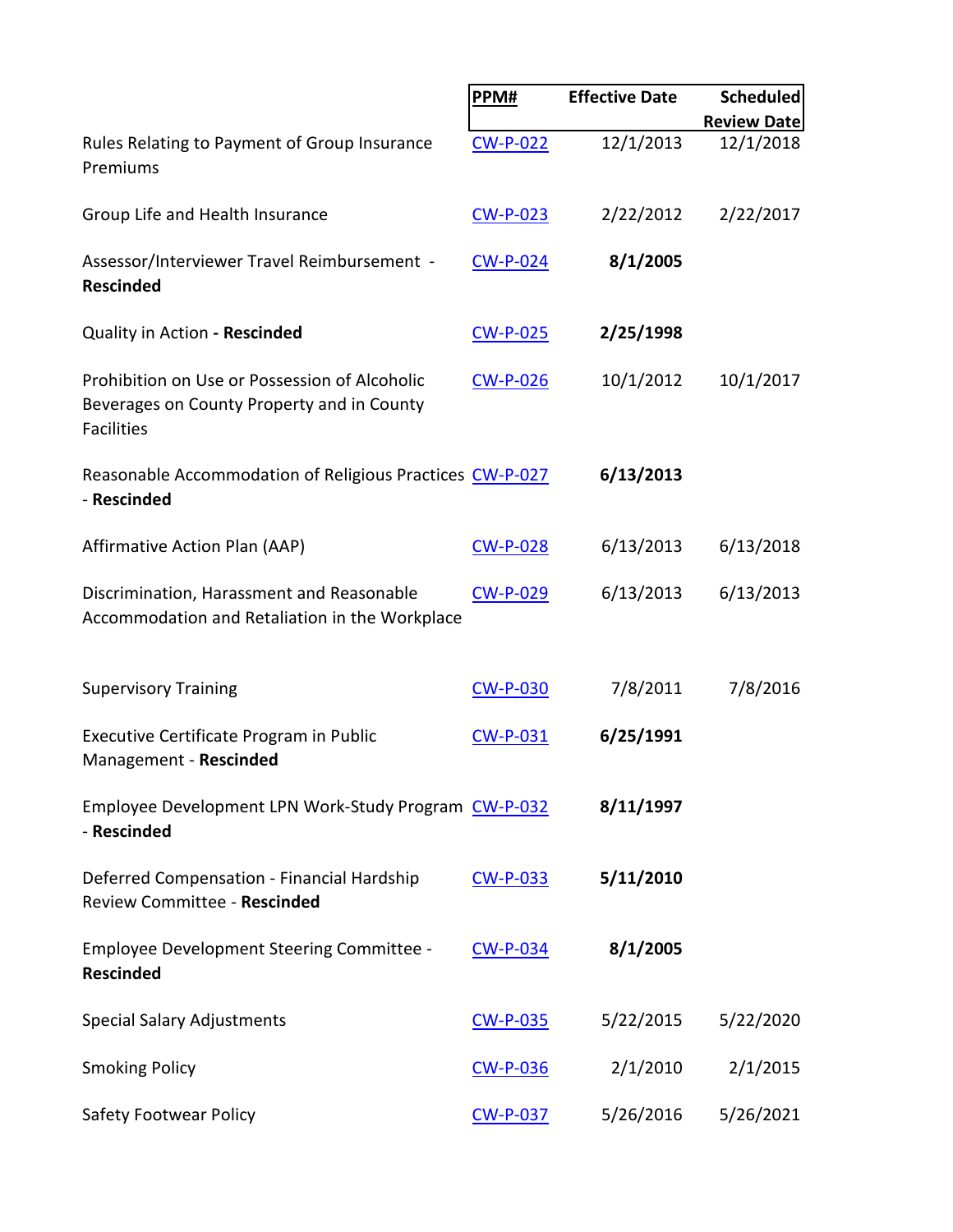|                                                                                                                                  | PPM#            | <b>Effective Date</b> | <b>Scheduled</b>   |
|----------------------------------------------------------------------------------------------------------------------------------|-----------------|-----------------------|--------------------|
|                                                                                                                                  |                 |                       | <b>Review Date</b> |
| Management Assessment and Training Program -<br><b>Rescinded</b>                                                                 | <b>CW-P-038</b> | 9/25/1997             |                    |
| Remedial Action for Discrimination Complaints -<br><b>Rescinded</b>                                                              | <b>CW-P-039</b> | 2/29/2000             |                    |
| Requests for Initial Salary Above Minimum Levels CW-P-040                                                                        |                 | 5/15/2013             | 5/15/2018          |
| Submission of Interview Questions to Personnel<br>Prior to Department Receipt of Referral List(s)<br>Rescinded/See PPM# CW-P-004 | <b>CW-P-041</b> | 7/1/1998              |                    |
| <b>Alternative Work Schedules</b>                                                                                                | <b>CW-P-042</b> | 3/29/2016             | 3/29/2021          |
| Deletion of Vacant Positions - Rescinded                                                                                         | <b>CW-P-043</b> | 6/8/1994              |                    |
| <b>Classification Review Committees</b>                                                                                          | <b>CW-P-044</b> | 12/10/2015            | 12/10/2020         |
| <b>Employee Assistance Program</b>                                                                                               | <b>CW-P-045</b> | 5/27/2016             | 5/27/2021          |
| Position Reclassifications and Upgrades -<br><b>Rescinded</b>                                                                    | <b>CW-P-046</b> | 8/16/2002             |                    |
| Layoff Procedures                                                                                                                | <b>CW-P-047</b> | 4/22/2014             | 4/22/2019          |
| <b>Time and Attendance Records</b>                                                                                               | <b>CW-P-048</b> | 7/8/2011              | 7/8/2016           |
| Compensatory Time - Rescinded/See Merit Rule<br>6.05                                                                             | <b>CW-P-049</b> | 9/10/2007             |                    |
| Use of Temporary Agency Personnel - Rescinded                                                                                    | <u>CW-P-050</u> | 6/8/1994              |                    |
| American With Disabilities Act (ADA) of 1990 -<br>Rescinded/See PPM #CW-P-029                                                    | CW-P-051        | 6/13/2013             |                    |
| Return to Work After Non-Work Related Medical<br>Absence - Rescinded/See Merit Rule 9                                            | <b>CW-P-052</b> | 5/22/2013             |                    |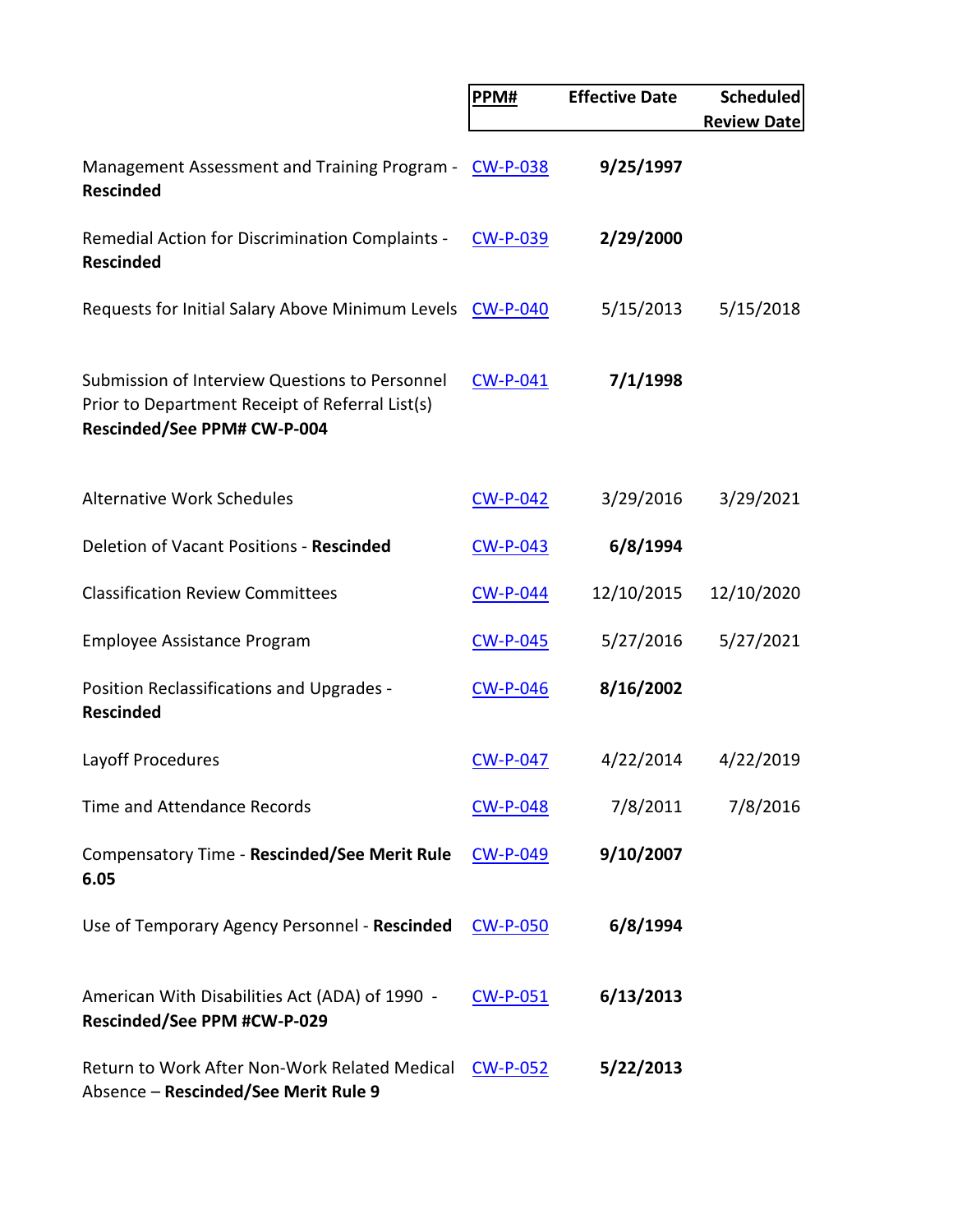|                                                                                        | PPM#            | <b>Effective Date</b> | <b>Scheduled</b>   |
|----------------------------------------------------------------------------------------|-----------------|-----------------------|--------------------|
|                                                                                        |                 |                       | <b>Review Date</b> |
| Medical Leave of Absence - Rescinded/See PPM # CW-P-053<br><b>CW-P-077</b>             |                 | 5/14/2012             |                    |
| <b>Employees Unable to Perform Assigned Duties</b><br>Due to Illness/Injury/Disability | <b>CW-P-054</b> | 1/28/2014             | 1/28/2019          |
| Personnel Appeals Board                                                                | <b>CW-P-055</b> | 5/15/2013             | 5/15/2018          |
| Time and Attendance Records for Exempt<br>Employees - Rescinded/See PPM# CW-P-049      | <b>CW-P-056</b> | 9/2/1998              |                    |
| Transfer of Authorized Positions - Number<br><b>Retired</b>                            | <b>CW-P-057</b> | 4/25/2011             |                    |
| <b>Incentive Leave</b>                                                                 | <b>CW-P-058</b> | 5/13/2011             | 5/13/2016          |
| Employee Donations of Vacation Leave To Other<br><b>County Employees</b>               | <b>CW-P-059</b> | 9/1/2015              | 9/1/2020           |
| <b>Controlled Substances Use and Testing Policy</b>                                    | <b>CW-P-060</b> | 12/17/2012            | 12/17/2017         |
| <b>Payroll Deductions</b>                                                              | <b>CW-P-061</b> | 5/22/2015             | 5/22/2020          |
| Supplemental Pay for Military Reservists Called to CW-P-062<br><b>Active Duty</b>      |                 | 4/25/2011             | 4/25/2016          |
| <b>Worker's Compensation Claims Payment</b>                                            | <b>CW-P-063</b> | 6/10/2011             | 6/10/2016          |
| Liability/Property Claim & Lawsuit Payments                                            | <b>CW-P-064</b> | 10/2/2012             | 10/2/2017          |
| Deferred Retirement Option Program (DROP)                                              | <b>CW-P-065</b> | 5/22/5015             | 5/22/2020          |
| Severance Payments, Release of - Rescinded                                             | <b>CW-P-066</b> | 3/21/2013             |                    |
| Vehicle Safety - "How's My Driving?" Procedures                                        | <b>CW-P-067</b> | 6/12/2013             | 6/12/2018          |
| <b>Respiratory Protection Program (RPP)</b>                                            | <b>CW-P-068</b> | 11/21/2011            | 11/21/2016         |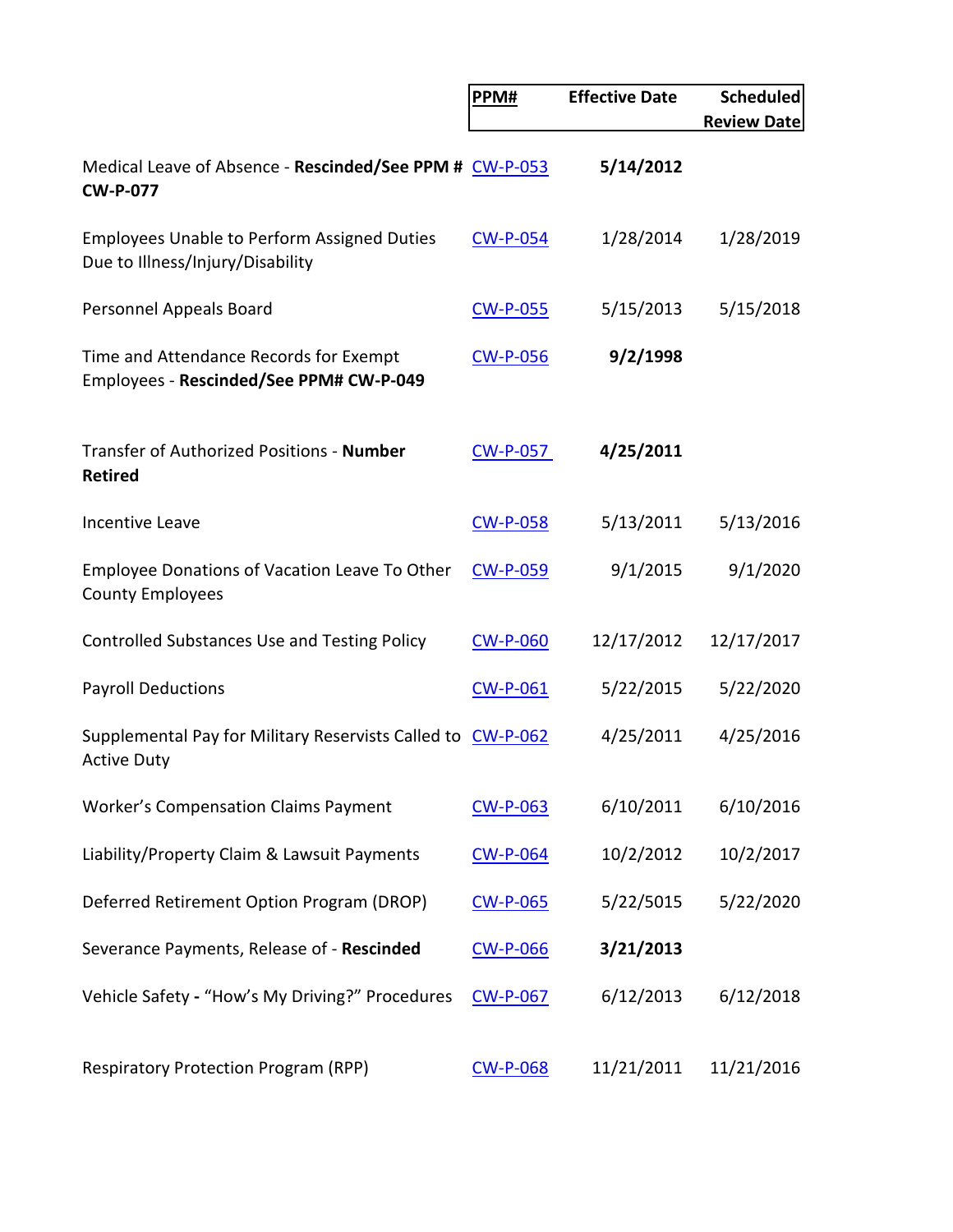|                                                                                                                                                                   | PPM#            | <b>Effective Date</b> | <b>Scheduled</b>   |
|-------------------------------------------------------------------------------------------------------------------------------------------------------------------|-----------------|-----------------------|--------------------|
|                                                                                                                                                                   |                 |                       | <b>Review Date</b> |
| Exposure Control Plan for the Prevention of<br>Tuberculosis - Rescinded                                                                                           | <b>CW-P-069</b> | 6/10/2011             |                    |
| <b>Fall Protection Policy</b>                                                                                                                                     | <b>CW-P-070</b> | 7/10/2000             | 5/11/2016          |
| <b>Hazard Communication</b>                                                                                                                                       | CW-P-071        | 3/29/2016             | 3/29/2021          |
| Health Insurance Portabililty and Accountability<br>Act Of 1996, as amended by the Hitech Act of the<br>American Recovery and Reinvestment Act of 2009<br>(HIPAA) | <b>CW-P-072</b> | 9/23/2013             | 9/23/2018          |
| Lobbyist Regulations - Number Retired                                                                                                                             | <b>CW-P-073</b> | 6/10/2011             |                    |
| Local Annuity Contribution Rate for Members<br>Who Opt Out of the Senior Management Service<br><b>Class - Rescinded</b>                                           | <b>CW-P-074</b> | 5/22/2015             |                    |
| Prevention of Sexual Abuse and Childcare<br><b>Background Checks</b>                                                                                              | <b>CW-P-075</b> | 6/13/2013             | 6/13/2013          |
| <b>Emergency Compensation Policy</b>                                                                                                                              | <b>CW-P-076</b> | 12/18/2013            | 12/18/2018         |
| Family and Medical Leave Act and Domestic<br>Partner Leave                                                                                                        | <b>CW-P-077</b> | 5/14/2012             | 5/14/2017          |
| <b>Hearing Conservation Program</b>                                                                                                                               | <b>CW-P-078</b> | 5/20/2011             | 5/20/2016          |
| <b>Ethics Training For Employees and Officials</b>                                                                                                                | CW-P-079        | 8/5/2014              | 8/5/2019           |
| Ethics Training for Officials - Rescinded/See PPM# CW-P-080<br><b>CW-P-079</b>                                                                                    |                 | 2/21/2014             |                    |
| Leadworker Pay                                                                                                                                                    | <b>CW-P-081</b> | 1/7/2013              | 1/7/2018           |
| Domestic Partner Tax Equity Policy                                                                                                                                | <b>CW-P-082</b> | 10/1/2013             | 10/1/2018          |
| <b>FINANCE AND BUDGET</b>                                                                                                                                         |                 |                       |                    |
| Collection of Claims for Damage to County<br>Property - Rescinded/See PPM# CW-F-075                                                                               | <b>CW-F-001</b> | 2/1/2008              |                    |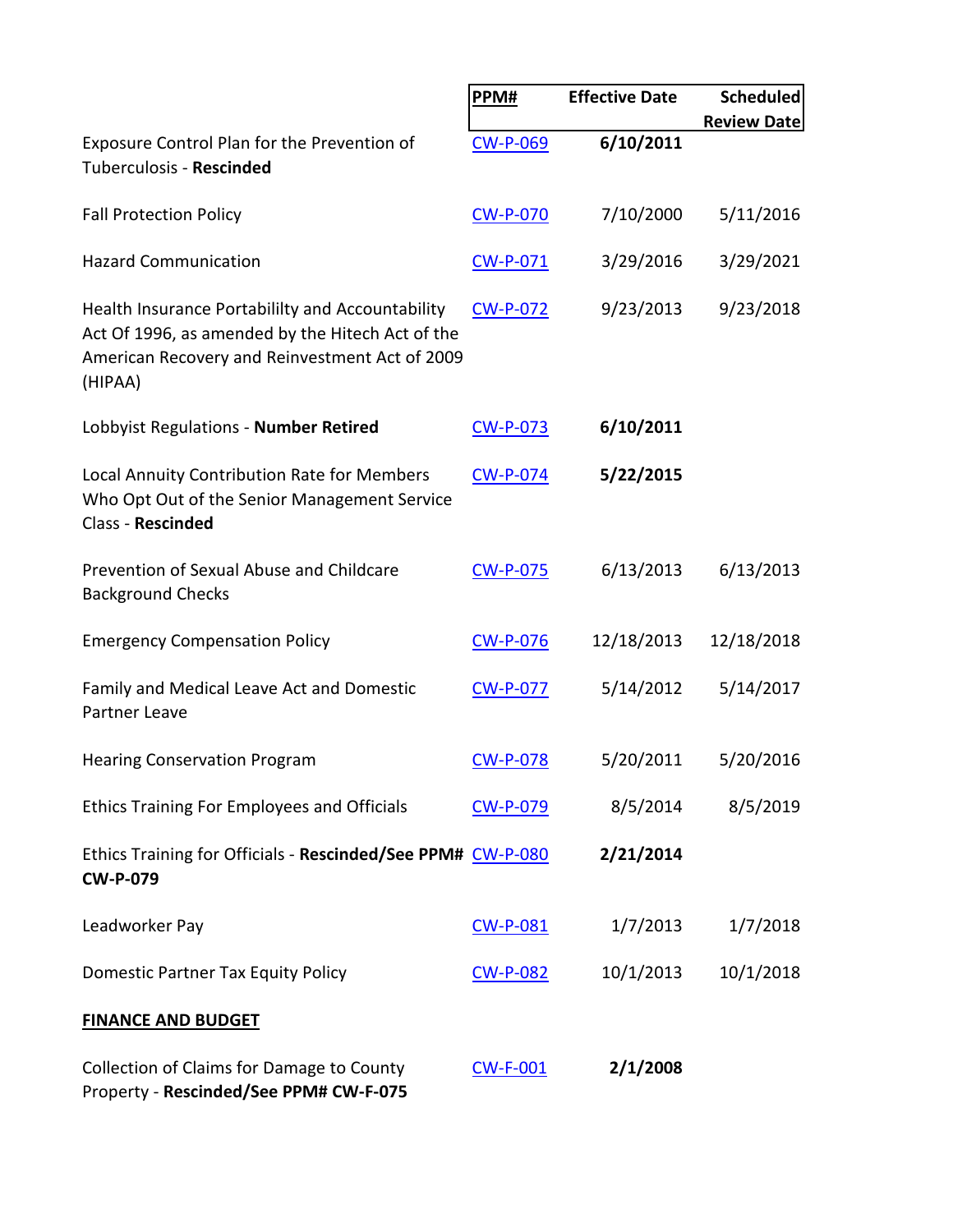|                                                                                                         | PPM#            | <b>Effective Date</b> | Scheduled          |
|---------------------------------------------------------------------------------------------------------|-----------------|-----------------------|--------------------|
|                                                                                                         |                 |                       | <b>Review Date</b> |
| Fees Associated with Public Records Requests                                                            | <b>CW-F-002</b> | 12/20/2010            | 12/20/2015         |
| <b>Grant Administration</b>                                                                             | <b>CW-F-003</b> | 4/19/2013             | 4/19/2018          |
| <b>Annual Budget Preparation Procedures -</b><br><b>Rescinded</b>                                       | <b>CW-F-004</b> | 4/1/1998              |                    |
| Mileage Reimbursement Policy - Rescinded/See<br><b>PPM# CW-F-009</b>                                    | <b>CW-F-005</b> | 12/15/1991            |                    |
| <b>Funding for Community Consensus-Building</b><br>Events - Rescinded                                   | <b>CW-F-006</b> | 12/12/2011            |                    |
| Dues, Memberships and Subscriptions                                                                     | <b>CW-F-007</b> | 8/13/2012             | 8/13/2017          |
| Auto Allowance                                                                                          | <b>CW-F-008</b> | 9/16/2011             | 9/16/2016          |
| <b>Travel</b>                                                                                           | <b>CW-F-009</b> | 7/11/2014             | 7/11/2019          |
| One-Day Travel - Rescinded/See PPM# CW-F-009                                                            | <b>CW-F-010</b> | 12/15/1991            |                    |
| Job Applicant Travel Expense Reimbursement<br>(Executive, Administrative and Professional<br>Positions) | $CW-F-011$      | 12/17/2012            | 12/17/2017         |
| Moving Expense Reimbursement                                                                            | CW-F-012        | 12/17/2012            | 12/17/2017         |
| <b>Budget Transfers and Amendments</b>                                                                  | CW-F-013        | 10/16/2015            | 10/16/2020         |
| Capital (Fixed) and Intangible Asset Capitalization<br>Levels, Valuation Methods and Depreciable Lives  | $CW-F-014$      | 5/20/2015             | 5/20/2020          |
| Refueling and Repair of County Vehicles, etc. -<br>Rescinded/See PPM# CW-O-035                          | <b>CW-F-015</b> | 9/10/2010             |                    |
| <b>Bond Waiver Program</b>                                                                              | <b>CW-F-016</b> | 4/3/2013              | 4/3/2018           |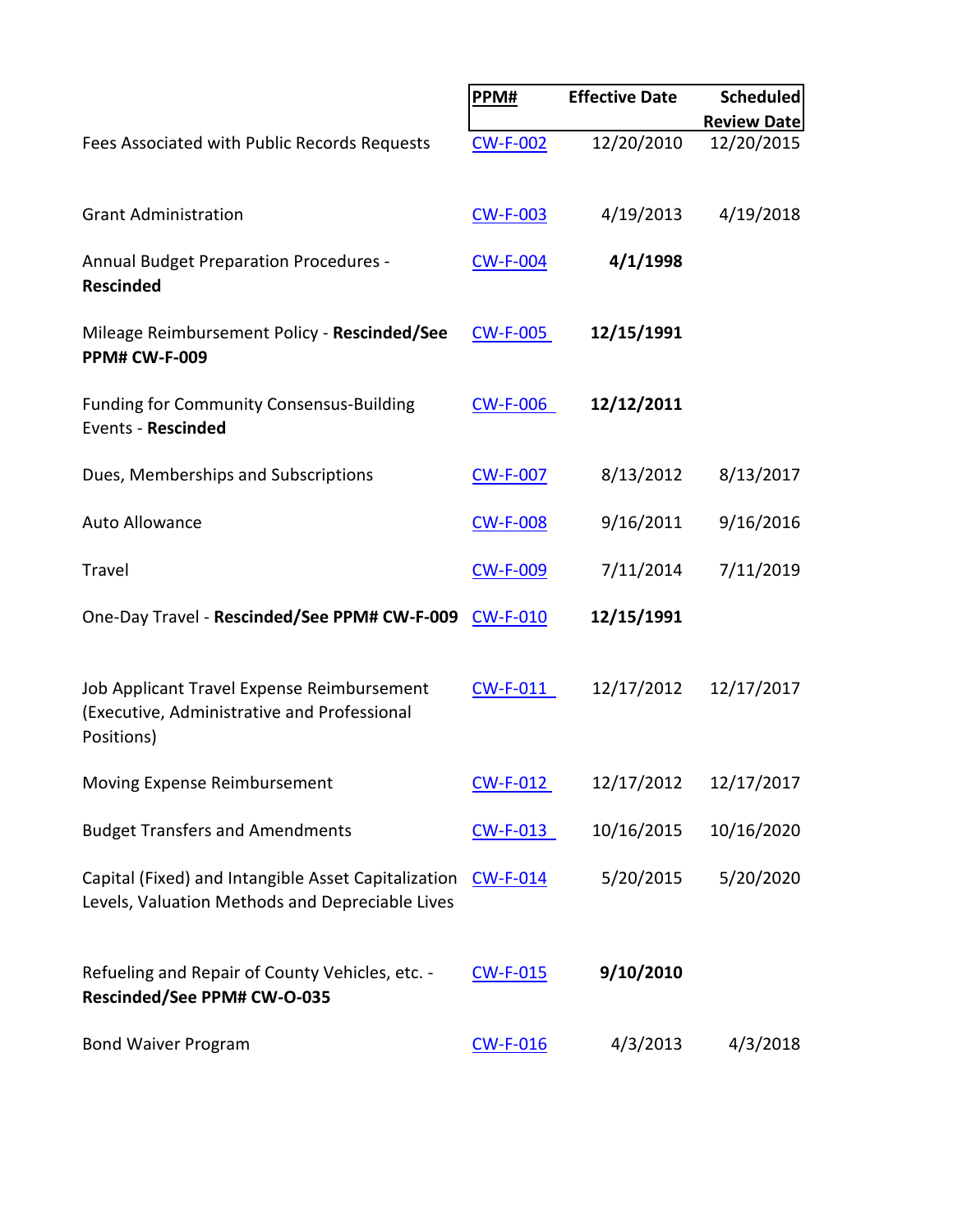|                                                                                                                               | PPM#            | <b>Effective Date</b> | <b>Scheduled</b>   |
|-------------------------------------------------------------------------------------------------------------------------------|-----------------|-----------------------|--------------------|
|                                                                                                                               |                 |                       | <b>Review Date</b> |
| Reconciliation of Departmental Accounting<br>Records to the County's Financial System Records                                 | <b>CW-F-017</b> | 4/24/2012             | 4/24/2017          |
| Sales Tax Collection and Reporting                                                                                            | <b>CW-F-018</b> | 11/1/2010             | 11/1/2015          |
| Ordinance No. 86-19: Authorized Expenditures<br>for Awards, Refreshments and Commendation<br>Breakfasts, Luncheons or Dinners | <b>CW-F-019</b> | 4/4/2016              | 4/4/2021           |
| Computer Security for the County's Automated<br><b>Financial System</b>                                                       | <b>CW-F-020</b> | 11/23/2011            | 11/23/2016         |
| Fixed Asset Depreciation Rescinded/See PPM#<br><b>CW-F-014</b>                                                                | <b>CW-F-021</b> | 7/1/1998              |                    |
| Video Duplicating Fees for Channel 20 - Rescinded CW-F-022                                                                    |                 | 8/1/1999              |                    |
| Impact Fee Collection by Municipalities -<br><b>Rescinded See PPM# CW-F-025</b>                                               | <b>CW-F-023</b> | 2/7/2002              |                    |
| Municipal Recomputation and Refund of Impact<br>Fees - Rescinded/See PPM# CW-F-026                                            | <b>CW-F-024</b> | 2/7/2002              |                    |
| <b>Collection of Impact Fees</b>                                                                                              | <b>CW-F-025</b> | 7/3/2014              | 7/3/2019           |
| Recalculations and Adjustments of Impact Fees                                                                                 | <b>CW-F-026</b> | 12/20/2010            | 12/20/2015         |
| Impact Fee Recording - Rescinded/See PPM# CW- CW-F-027<br>$F-023$                                                             |                 | 1/16/2001             |                    |
| Refund of Impact Fees by the County's Finance<br>Department - Rescinded/See PPM# CW-F-026                                     | <b>CW-F-028</b> | 1/16/2001             |                    |
| Cash Control of Impact Fees                                                                                                   | <b>CW-F-029</b> | 3/29/2016             | 3/29/2021          |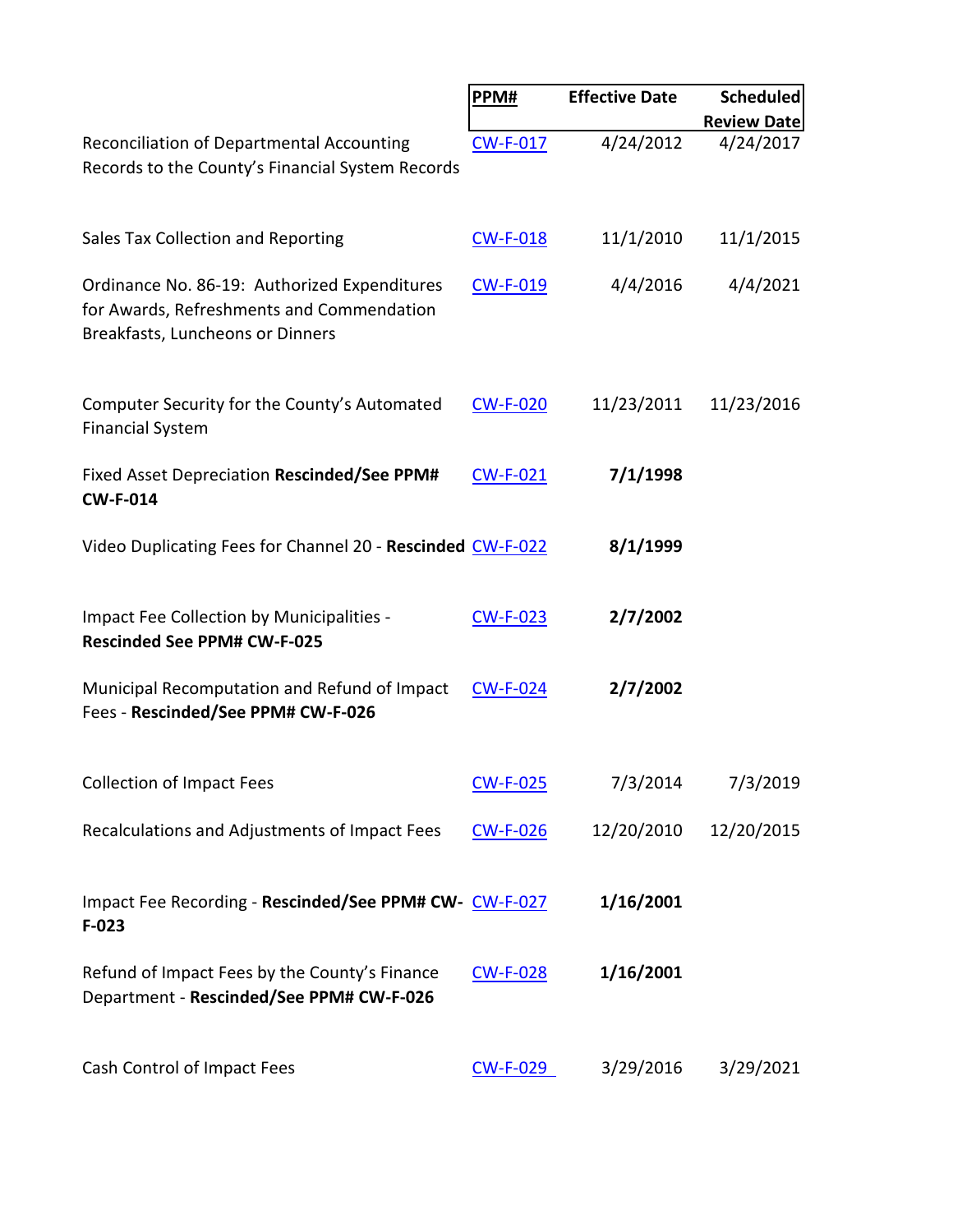|                                                                                               | PPM#            | <b>Effective Date</b> | <b>Scheduled</b>   |
|-----------------------------------------------------------------------------------------------|-----------------|-----------------------|--------------------|
|                                                                                               |                 |                       | <b>Review Date</b> |
| Reporting Requirements for Impact Fee System -<br><b>Rescinded</b>                            | <b>CW-F-030</b> | 11/1/2007             |                    |
| Impact Fee Compliance Review                                                                  | <b>CW-F-031</b> | 7/19/2012             | 7/19/2017          |
| Capital Project Fund Management for Impact Fee CW-F-032<br><b>Funding of Capital Projects</b> |                 | 4/16/2013             | 4/16/2018          |
| Duties of the Impact Fee Coordinator - Rescinded CW-F-033                                     |                 | 2/7/2002              |                    |
| Review and Approval of Impact Fee Credits from<br>Developments in Municipalities              | <b>CW-F-034</b> | 7/17/2012             | 7/17/2017          |
| <b>Public Service Tax Compliance</b>                                                          | <b>CW-F-035</b> | 7/17/2012             | 7/17/2017          |
| <b>Impact Fee Affordable Housing Assistance</b><br>Program                                    | <b>CW-F-036</b> | 12/20/2012            | 12/20/2017         |
| Donations to the County                                                                       | <b>CW-F-037</b> | 4/24/2014             | 4/24/2019          |
| Surplus Land Sales Proceeds Disposition Policy -<br><b>Rescinded</b>                          | <b>CW-F-038</b> | 8/1/2011              |                    |
| Vending Machines on County-Owned or Leased<br>Property                                        | CW-F-039        | 2/22/2012             | 2/22/2017          |
| Procedure and Policy Regarding Acceptance of<br><b>Escrow Agreements</b>                      | <b>CW-F-040</b> | 4/8/2016              | 4/8/2021           |
| Petty Cash, Change Funds and Imprest Checking<br>Accounts                                     | <b>CW-F-041</b> | 10/1/2014             | 10/1/2019          |
| <b>Budgeted Reserves Reporting</b>                                                            | <b>CW-F-042</b> | 4/16/2013             | 4/16/2018          |
| Accounting Policies for Interfund, Intrafund and<br><b>External Transactions</b>              | <b>CW-F-043</b> | 5/20/2015             | 5/20/2020          |
| Interdepartmental Billings                                                                    | <b>CW-F-044</b> | 8/18/2011             | 8/18/2016          |
| <b>Warranty Claims</b>                                                                        | <b>CW-F-045</b> | 1/21/2016             | 1/21/2021          |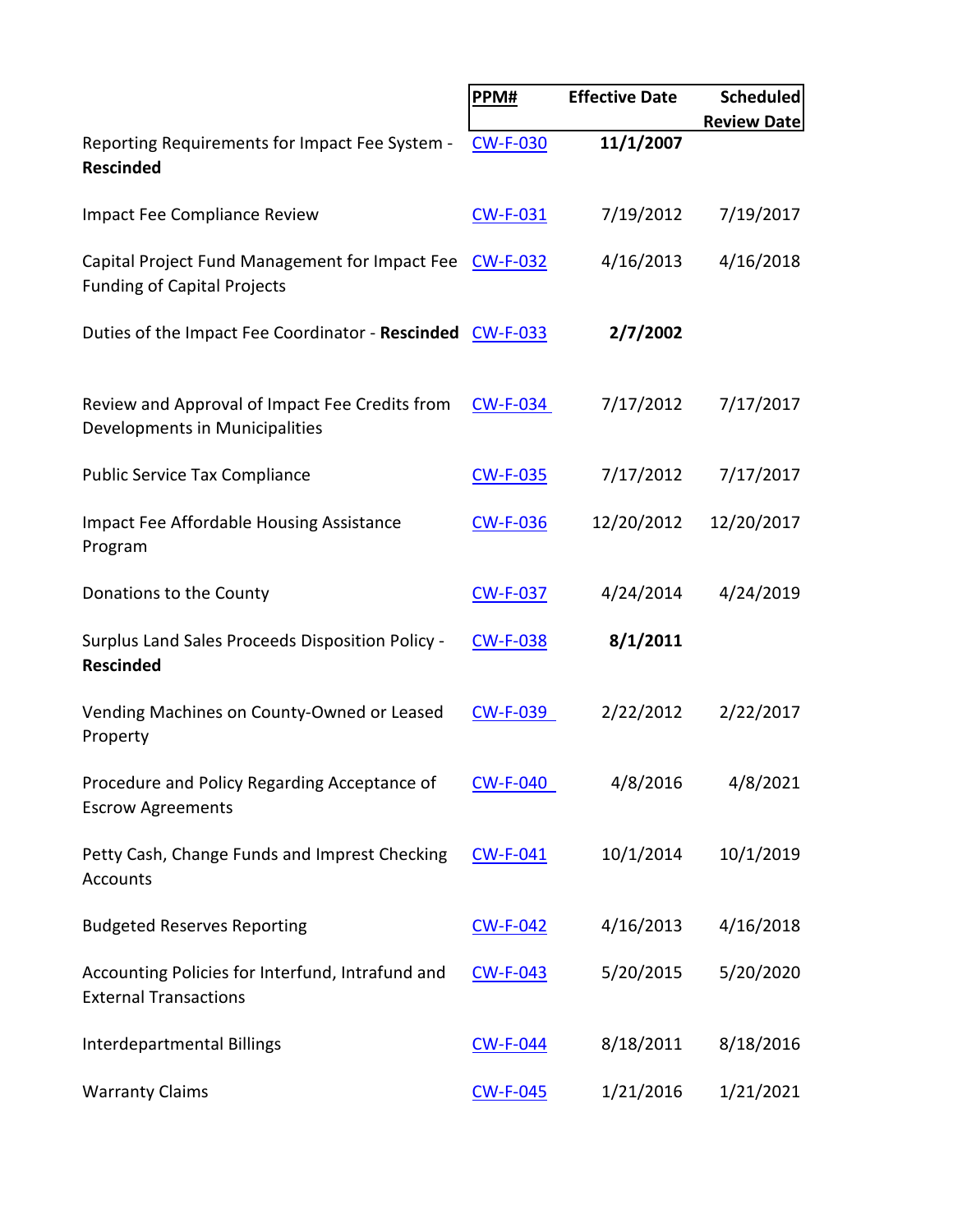|                                                                                                                                                                               | PPM#            | <b>Effective Date</b> | Scheduled          |
|-------------------------------------------------------------------------------------------------------------------------------------------------------------------------------|-----------------|-----------------------|--------------------|
|                                                                                                                                                                               |                 |                       | <b>Review Date</b> |
| Revenue Forecasting and Monitoring                                                                                                                                            | <b>CW-F-046</b> | 9/7/2011              | 9/7/2016           |
| Revenue-Producing Contracts and Ordinances                                                                                                                                    | <b>CW-F-047</b> | 4/8/2016              | 4/8/2021           |
| Receivables Collections and Write-Offs                                                                                                                                        | <b>CW-F-048</b> | 4/30/2010             | 4/30/2015          |
| <b>Contract Development and Contract</b><br>Responsibility                                                                                                                    | <b>CW-F-049</b> | 10/22/2012            | 10/22/2017         |
| <b>Change Order and Consultant Services</b><br>Authorization Authority for Construction,<br><b>Engineering and Architectural Contracts</b>                                    | <b>CW-F-050</b> | 2/4/2016              | 2/4/2021           |
| Grants Number Retired/See PPM# CW-F-003                                                                                                                                       | <b>CW-F-051</b> | 4/25/2011             |                    |
| Management Letter Responses/Status                                                                                                                                            | <b>CW-F-052</b> | 5/5/2014              | 5/5/2019           |
| <b>Establishment and Reporting of Trust Funds</b>                                                                                                                             | <b>CW-F-053</b> | 7/1/2013              | 7/1/2018           |
| Capital Projects Management Oversight                                                                                                                                         | <b>CW-F-054</b> | 5/27/2016             | 5/27/2021          |
| Policy For Accepting Letters of Credit                                                                                                                                        | <b>CW-F-055</b> | 4/8/2015              | 4/8/2020           |
| Procedure and Policy Regarding Acceptance of<br>Performance Bonds and Payment Bonds                                                                                           | <b>CW-F-056</b> | 5/20/2015             | 5/20/2020          |
| Reimbursement of Attorney's Fees and Costs In<br>Defending Ethics Complaints                                                                                                  | <b>CW-F-057</b> | 9/25/2015             | 9/25/2020          |
| Debt Service Administration: Delineation of<br>Responsibilities Between OFMB and the Clerk and<br>Comptroller's Finance Department (Finance) -<br>Rescinded/See PPM# CW-F-080 | <b>CW-F-058</b> | 9/14/2009             |                    |
| <b>Inventory of Parts and Supplies</b>                                                                                                                                        | <b>CW-F-059</b> | 12/1/2013             | 12/1/2018          |
| Cost Justification Using the Information<br>Economics Model - Number Retired                                                                                                  | <b>CW-F-060</b> | 4/25/2011             |                    |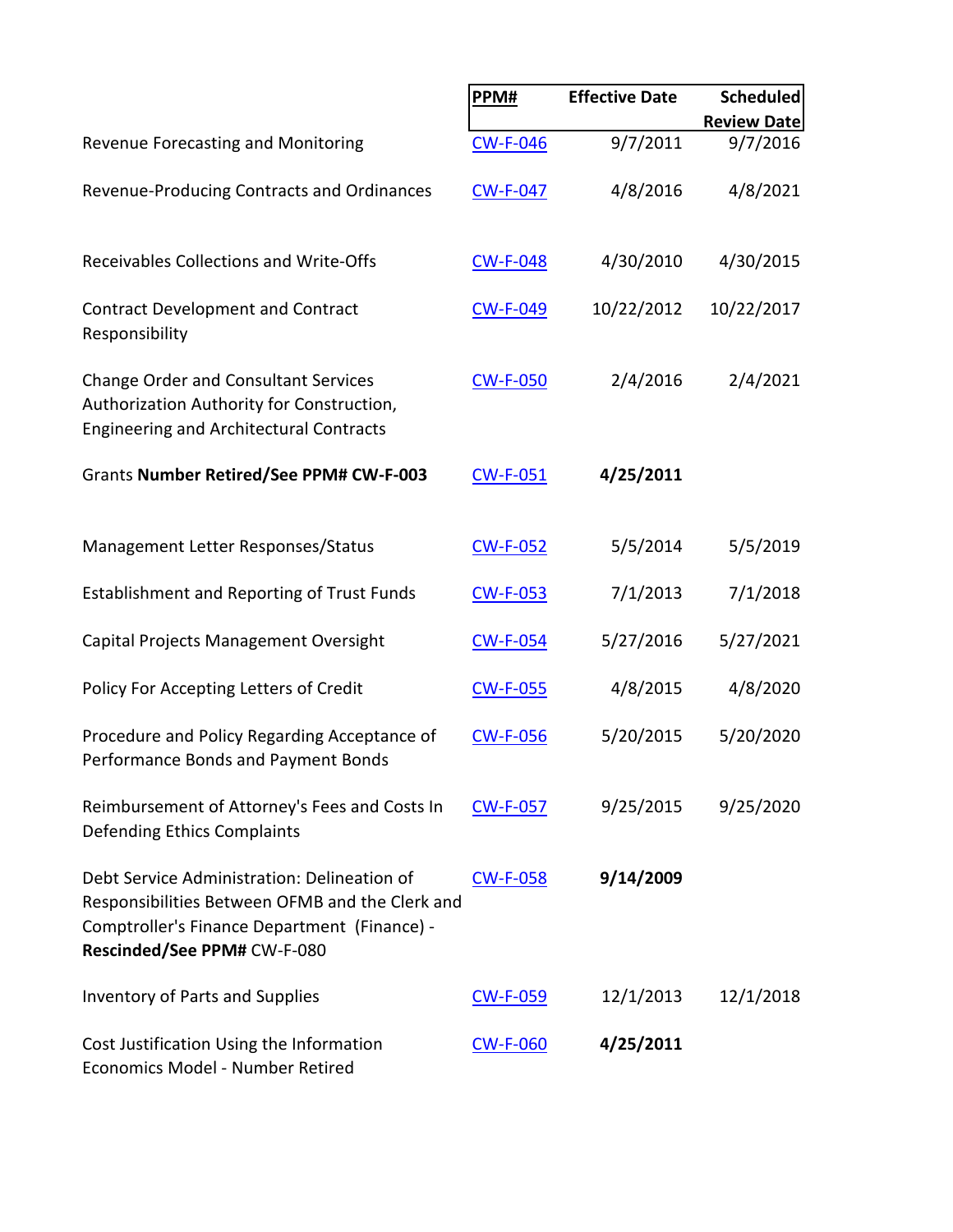|                                                                                                                                          | PPM#            | <b>Effective Date</b> | <b>Scheduled</b>   |
|------------------------------------------------------------------------------------------------------------------------------------------|-----------------|-----------------------|--------------------|
|                                                                                                                                          |                 |                       | <b>Review Date</b> |
| Disaster Preparation and Recovery--<br>Documentation of Disaster-Related Expenditures                                                    | <b>CW-F-061</b> | 7/29/2011             | 7/29/2016          |
| Construction (Work)-In Progress (CWIP) --<br><b>Accounting Policies</b>                                                                  | <b>CW-F-062</b> | 5/20/2015             | 5/20/2020          |
| <b>Grant Application and Reporting for Non-Routine</b><br><b>County Funded Grants - Rescinded</b>                                        | <b>CW-F-063</b> | 4/25/2011             |                    |
| Requirements for Construction and Construction<br>Related Contracts with Values of less than<br>\$200,000.00<br>by a Design Professional | <b>CW-F-064</b> | 11/12/2014            | 11/12/2019         |
| <b>Eminent Domain Settlements and Payment of</b><br>Litigation Expenses for Right-of-way Acquisitions                                    | <b>CW-F-068</b> | 2/4/2016              | 2/4/2021           |
| Architectural and Engineering Consultant<br>Multipliers                                                                                  | <b>CW-F-066</b> | 1/20/2012             | 1/20/2017          |
| <b>Impact Fee Escrow Agreements</b>                                                                                                      | <b>CW-F-069</b> | 2/21/2014             | 2/21/2019          |
| Evaluating, Recovering and Recording<br>Errors/Omissions by a Design Professional                                                        | <b>CW-F-067</b> | 5/1/2012              | 5/1/2017           |
| <b>Eminent Domain Settlements and Payment of</b><br><b>Expenses for Conservation Land Acquisitions</b>                                   | <b>CW-F-070</b> | 10/16/2015            | 10/16/2020         |
| Modifications to the County's Automated<br><b>Financial System</b>                                                                       | <b>CW-F-071</b> | 2/4/2016              | 2/4/2021           |
| <b>Acquisition of Artwork</b>                                                                                                            | <b>CW-F-072</b> | 12/20/2005            | 5/11/2016          |
| IRS Form 1099-S Requirements (Real Estate<br>Transactions)                                                                               | <b>CW-F-073</b> | 9/1/2011              | 9/1/2016           |
| Debt Management Policy                                                                                                                   | <b>CW-F-074</b> | 6/27/2011             | 6/27/2016          |
| Loss or Damage to County Property                                                                                                        | <b>CW-F-075</b> | 5/13/2013             | 5/13/2018          |
| Certificates of Insurance                                                                                                                | <b>CW-F-076</b> | 5/10/2010             | 5/10/2015          |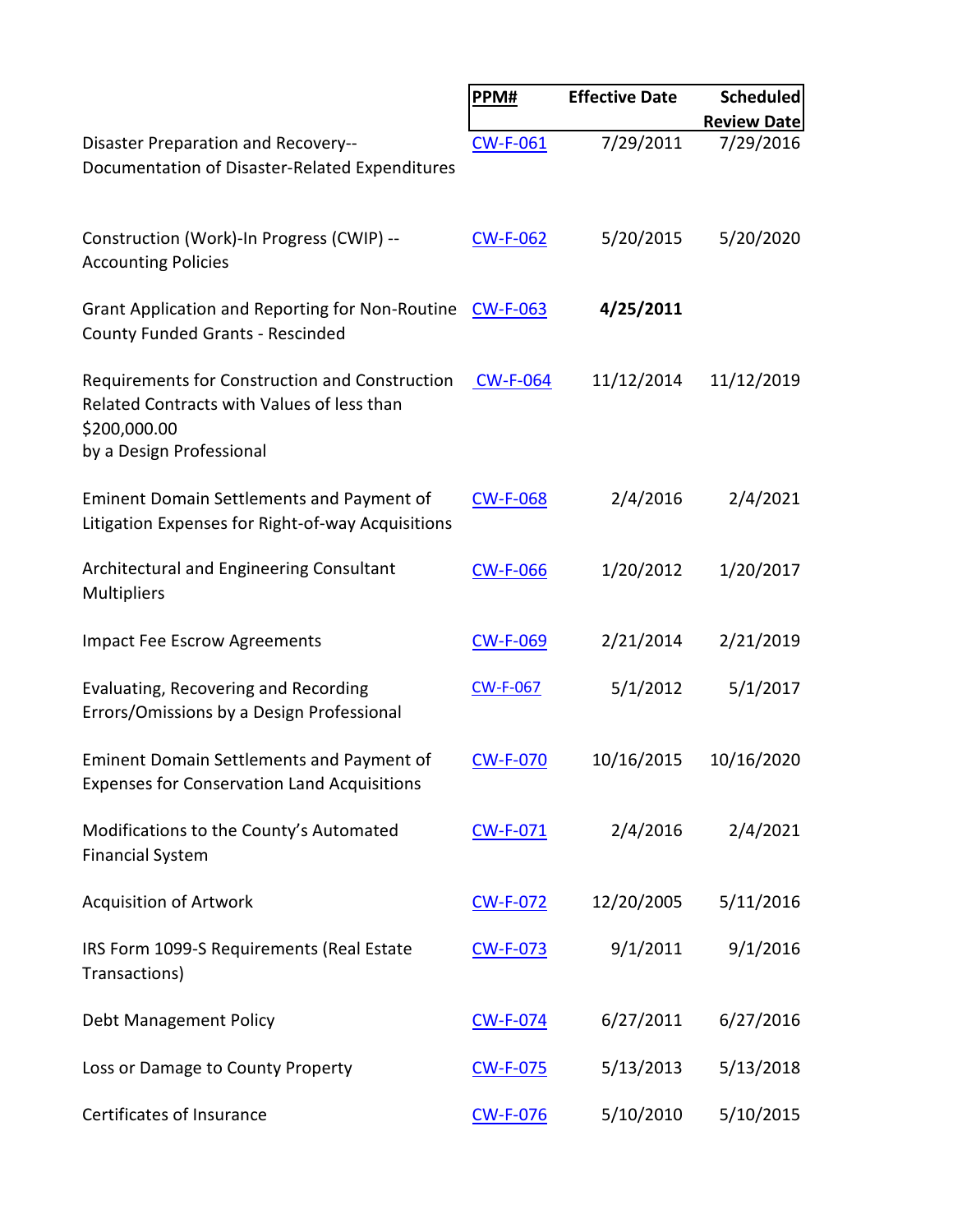|                                                                                                                                                                                   | PPM#            | <b>Effective Date</b> | <b>Scheduled</b>   |
|-----------------------------------------------------------------------------------------------------------------------------------------------------------------------------------|-----------------|-----------------------|--------------------|
|                                                                                                                                                                                   |                 |                       | <b>Review Date</b> |
| Monitoring the Private Use of Facilities Financed<br>with Tax-Exempt Bonds to Comply with Federal<br>Tax Regulations and Maintain the Tax-Exempt<br><b>Status Of County Bonds</b> | <b>CW-F-077</b> | 12/17/2012            | 12/17/2017         |
| Competitive Selection of Bond Underwriters<br><b>Policy For Negotiated Sales</b>                                                                                                  | <b>CW-F-078</b> | 11/7/2014             | 11/7/2019          |
| Selection of Bond Counsel and Disclosure Counsel CW-F-079                                                                                                                         |                 | 2/4/2016              | 2/4/2021           |
| Debt Service Administration and Arbitrage<br>Reporting:                                                                                                                           | <b>CW-F-080</b> | 4/25/2014             | 4/25/2019          |
| Funding and Audit Ability of the Palm Beach<br>County Office of Inspector General - Rescinded                                                                                     | <b>CW-F-081</b> | 7/24/2012             |                    |
| <b>Annual Construction Contract Usage</b>                                                                                                                                         | <b>CW-F-082</b> | 12/1/2015             | 12/1/2020          |
| Advantage Financial System Contract<br><b>Identification Standards Number Retired</b>                                                                                             | <b>CW-F-083</b> | 6/10/2011             |                    |
| <b>LOGISTICS</b>                                                                                                                                                                  |                 |                       |                    |
| Disaster Preparation and Recovery -- Emergency<br>Alerting and Protection of Public Property                                                                                      | <b>CW-L-001</b> | 3/15/2012             | 3/15/2017          |
| <b>Emergency Utilization of 800 MHZ Emergency</b><br><b>Management Talk-Groups</b>                                                                                                | <b>CW-L-002</b> | 5/1/2003              | 5/11/2016          |
| Postage for County Departments located in the<br>Governmental Center and the Judicial Center                                                                                      | <b>CW-L-003</b> | 8/13/2014             | 8/13/2019          |
| Purchasing Supplies from Small Stores - Rescinded CW-L-004                                                                                                                        |                 | 9/25/1997             |                    |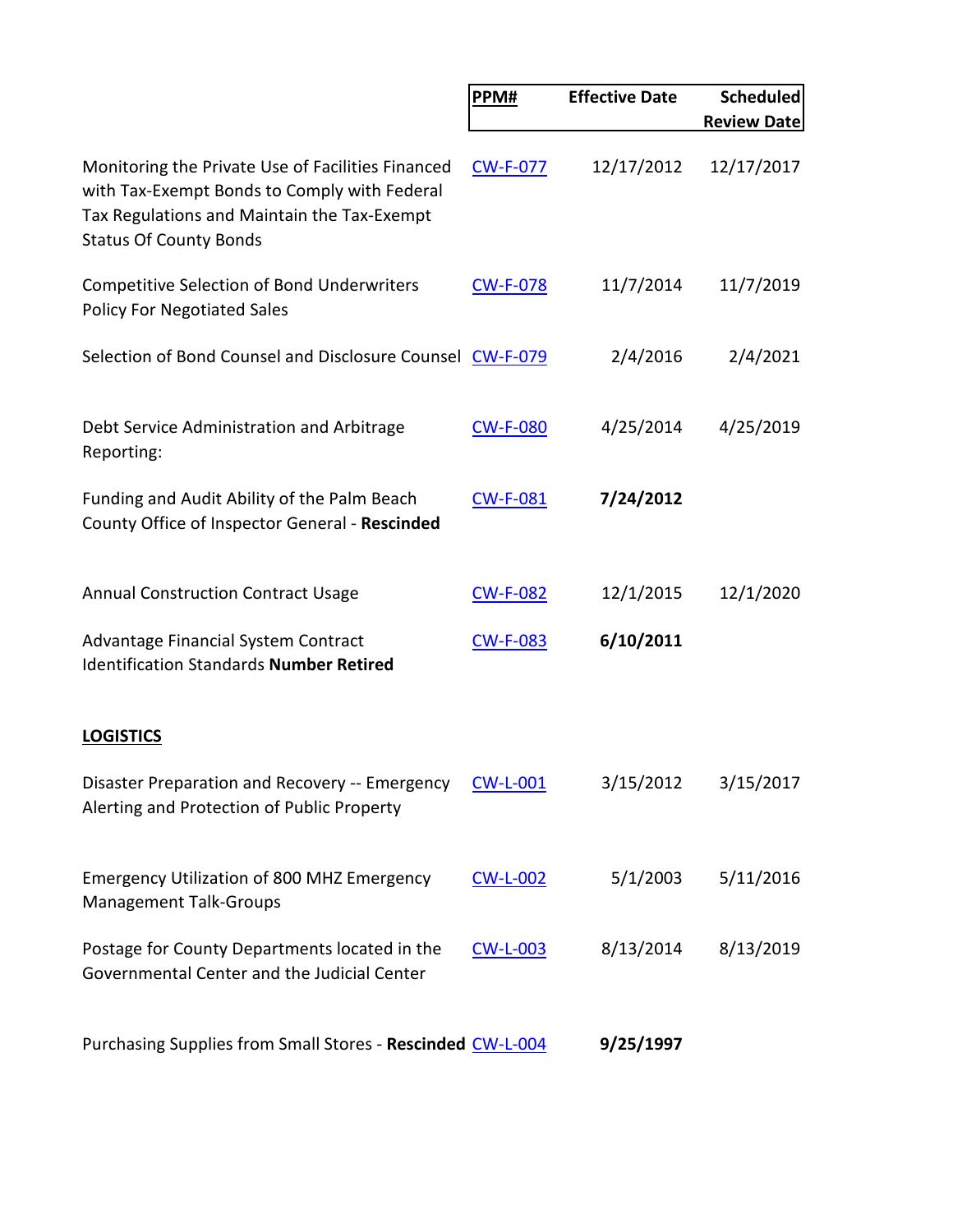|                                                                                                          | PPM#            | <b>Effective Date</b> | <b>Scheduled</b>   |
|----------------------------------------------------------------------------------------------------------|-----------------|-----------------------|--------------------|
|                                                                                                          |                 |                       | <b>Review Date</b> |
| <b>Printing and Publications of County Documents</b>                                                     | <b>CW-L-005</b> | 4/16/2013             | 4/16/2018          |
| Request for Data Processing/Word Processing<br>Equipment & Services - Rescinded                          | <b>CW-L-006</b> | 10/1/1998             |                    |
| After-Hour Access to PBC Facilities with a Human<br><b>Security Presence</b>                             | <b>CW-L-007</b> | 6/12/2015             | 6/12/2020          |
| <b>Purchasing Policy &amp; Procedures</b>                                                                | <b>CW-L-008</b> | 4/23/2012             | 4/23/2017          |
| Standardization of County Stationery, Envelopes,<br>Business Cards, Media Release Forms and Memo<br>Pads | <b>CW-L-009</b> | 4/14/2016             | 4/14/2021          |
| Asbestos Management Program                                                                              | <b>CW-L-010</b> | 11/7/2013             | 11/7/2018          |
| Physical Identification of County Owned Fixed<br><b>Assets Rescinded</b>                                 | <b>CW-L-011</b> | 1/12/2001             |                    |
| Real Property Dispositions (Non Right-of-Way)<br>Rescinded - See PPM# CW-L-023                           | <b>CW-L-012</b> | 10/3/2010             |                    |
| <b>Real Property Acquisition</b><br>(Non Right-of-Way) Rescinded                                         | <b>CW-L-013</b> | 12/27/2012            |                    |
| Energy Management & Conservation Program for CW-L-014<br>County Owned, Maintained & Leased Facilities    |                 | 4/8/2016              | 4/8/2021           |
| Master Space Surveys & Strategic Facility Plans -<br><b>Rescinded</b>                                    | <b>CW-L-015</b> | 6/15/2011             |                    |
| P.U.D. - Planned Unit Development Civic Site<br>Processing - Rescinded - See PPM# CW-L-023               | <b>CW-L-016</b> | 12/1/2011             |                    |
| Requests for Work - Facility Improvements -<br><b>Rescinded</b>                                          | <b>CW-L-017</b> | 9/10/2010             |                    |
| Master Space Survey - Rescinded                                                                          | <b>CW-L-018</b> | 10/16/1998            |                    |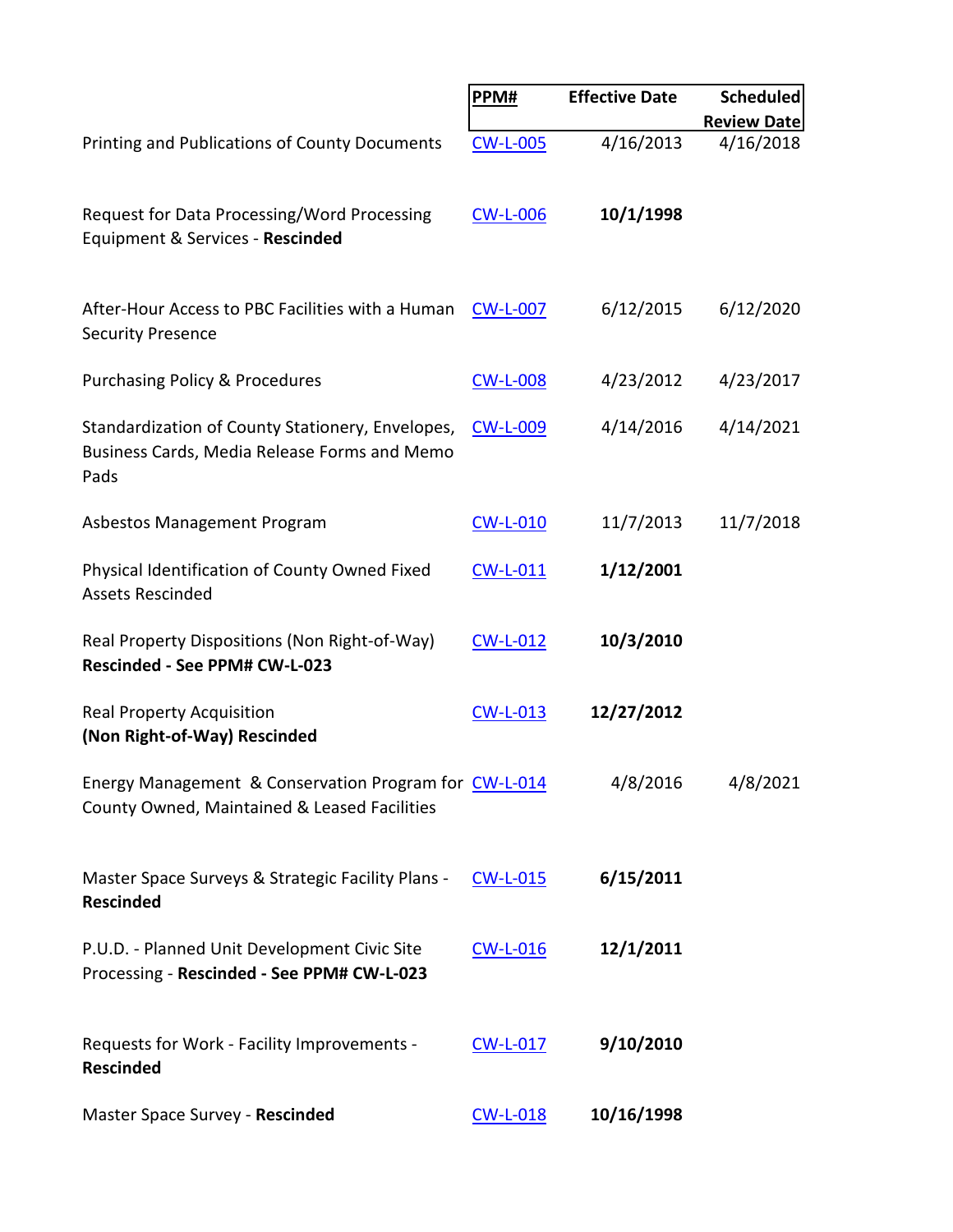|                                                                                                                                                               | PPM#            | <b>Effective Date</b> | <b>Scheduled</b><br><b>Review Date</b> |
|---------------------------------------------------------------------------------------------------------------------------------------------------------------|-----------------|-----------------------|----------------------------------------|
|                                                                                                                                                               |                 |                       |                                        |
| <b>Space Allocation Standards</b>                                                                                                                             | <b>CW-L-019</b> | 7/8/2011              | 6/8/2016                               |
| Real Property Donations/Charitable Lease to Not-CW-L-020<br>for-Profit Palm Beach County Organizations -<br>Rescinded - See PPM# CW-L-023                     |                 | 10/3/2012             |                                        |
| Appraiser Pre-Qualification, Selection, and Award - CW-L-021<br><b>Number Retired</b>                                                                         |                 | 4/25/2011             |                                        |
| Encroachments on County Owned Real Estate<br>(Non Right-of-Way) - Rescinded - See PPM# CW-L-<br>023                                                           | <b>CW-L-022</b> | 10/3/2012             |                                        |
| Requirements for the Acquisition, Disposition,<br>Lease and Exchange of Real Property                                                                         | <b>CW-L-023</b> | 7/3/2014              | 7/3/2019                               |
| Real Property Out-Leases (Non Right-of-Way) -<br>Rescinded - See PPM# CW-L-023                                                                                | $CW-L-024$      | 10/3/2012             |                                        |
| <b>Real Property</b><br>Acquisition/Disposition/Exchange/Lease/Request<br>for Proposals Process (Non Right-of-Way) -<br>Rescinded - See PPM# CW-L-023         | <b>CW-L-025</b> | 10/3/2012             |                                        |
| Real Property Exchanges (Non Right-of-Way) - CW-L-026<br>Rescinded - See PPM# CW-L-023                                                                        |                 | 10/3/2012             |                                        |
| Annexation of County Owned Real Estate -<br><b>Number Retired</b>                                                                                             | <b>CW-L-027</b> | 4/25/2011             |                                        |
| Micro Computer Guidelines for the Agencies<br>Under the BCC - Rescinded                                                                                       | <b>CW-L-028</b> | 10/1/1998             |                                        |
| Notification to County Internal Auditor's Office of CW-L-029<br>Outside Audits and Response and Corrective<br>Action to Internal Audit Report Recommendations |                 | 6/12/2013             | 6/12/2018                              |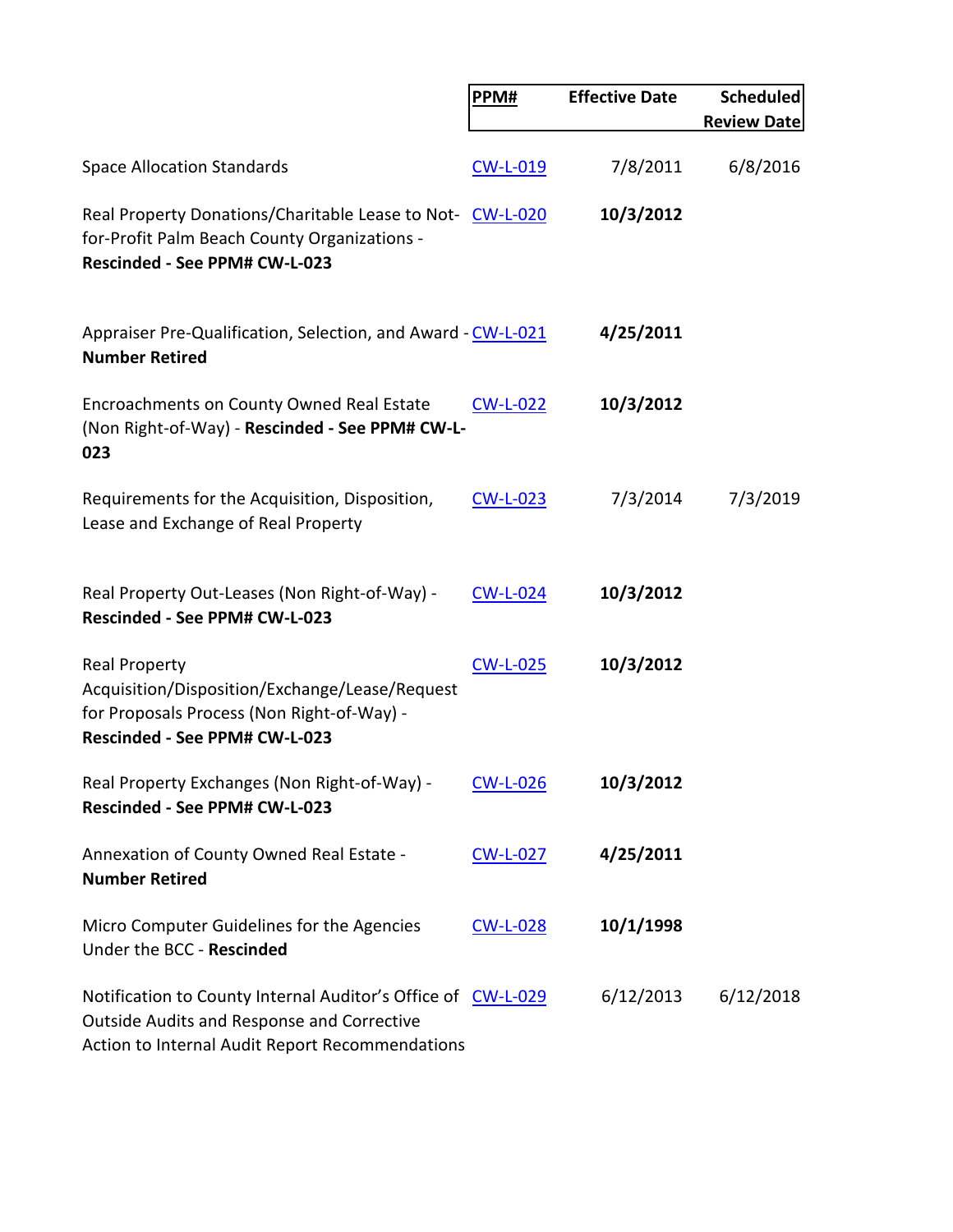|                                                                                                                                              | PPM#            | <b>Effective Date</b> | <b>Scheduled</b>                |
|----------------------------------------------------------------------------------------------------------------------------------------------|-----------------|-----------------------|---------------------------------|
| Requests for Radios, Pagers, Fire/Security Alarm<br>Systems, Audio/Visual Systems & Closed Circuit<br>Cable and Satellite Television Systems | <b>CW-L-030</b> | 6/10/2011             | <b>Review Date</b><br>6/10/2016 |
| Municipal Boundary Changes - Rescinded                                                                                                       | <b>CW-L-031</b> | 9/10/2010             |                                 |
| Revenue Lease Payment Delinquency - Number<br><b>Retired</b>                                                                                 | $CW-L-032$      | 4/25/2011             |                                 |
| Physical Security Programs in County Owned &<br><b>Leased Buildings</b>                                                                      | <b>CW-L-033</b> | 9/16/2013             | 9/16/2018                       |
| <b>Purchasing Ordinance Exemptions</b>                                                                                                       | <b>CW-L-034</b> | 5/1/2008              | 5/1/2013                        |
| <b>Direct Payments For Goods and Services</b>                                                                                                | <b>CW-L-035</b> | 3/24/2016             | 3/24/2020                       |
| Computer Hardware, Software and Maintenance<br>Service Procurement - Number Retired/See PPM#<br><b>CW-O-047</b>                              | <b>CW-L-036</b> | 4/25/2011             |                                 |
| Indoor Air Quality (IAQ) Program                                                                                                             | <b>CW-L-037</b> | 2/9/2012              | 2/9/2017                        |
| Land Development Regulation Amendment<br>Process                                                                                             | <b>CW-L-038</b> | 2/10/2016             | 2/10/2021                       |
| <b>Procurement Protest Hearings</b>                                                                                                          | <b>CW-L-039</b> | 8/1/2008              | 8/1/2013                        |
| Requirements for the Purchase, Sale and Lease of CW-L-040<br>Real Property - Number Retired                                                  |                 |                       |                                 |
| <b>Access Systems</b>                                                                                                                        | <b>CW-L-041</b> | 8/13/2014             | 8/13/2019                       |
| Prohibition of Weapons in the Palm Beach County CW-L-042<br><b>Facilities</b>                                                                |                 | 2/25/2014             | 2/25/2019                       |
| Security Screening Program at the Palm Beach<br>County Governmental Center - Rescinded See<br>PPM CW-L-042                                   | $CW-L-043$      | 5/13/2011             |                                 |
| <b>Criminal History Record Checks</b>                                                                                                        | <b>CW-L-044</b> | 2/25/2014             | 2/25/2019                       |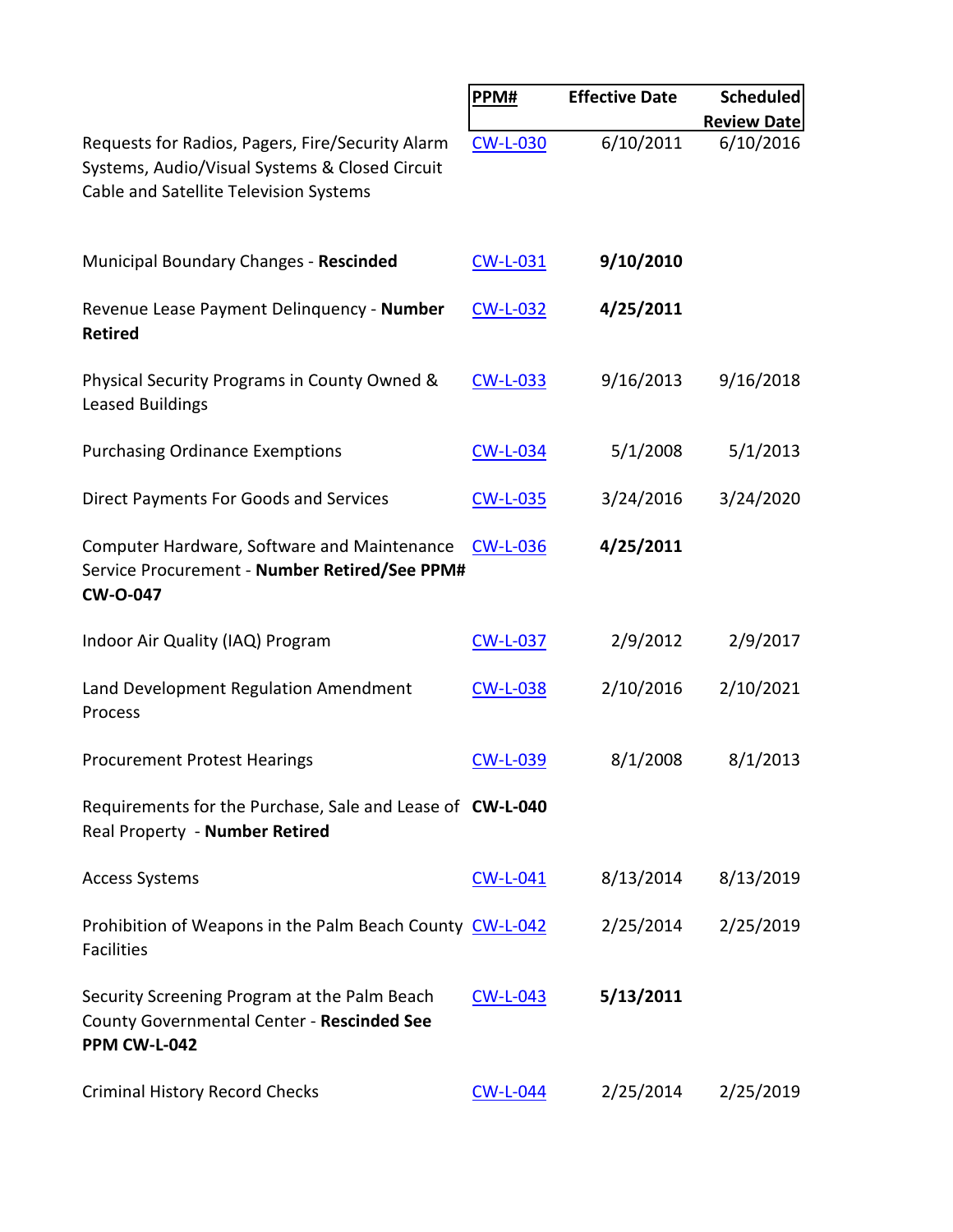|                                                                                        | PPM#            | <b>Effective Date</b> | <b>Scheduled</b>   |
|----------------------------------------------------------------------------------------|-----------------|-----------------------|--------------------|
|                                                                                        |                 |                       | <b>Review Date</b> |
| <b>Emergency Use Credit Card(s)</b>                                                    | <b>CW-L-045</b> | 9/1/2011              | 9/1/2016           |
| Use of the County Logo                                                                 | <b>CW-L-046</b> | 11/17/2015            | 11/17/2020         |
| Master Key Systems; Key Issuance - Rescinded<br>See PPM CW-L-041                       | <b>CW-L-047</b> | 8/13/2014             |                    |
| <b>REPORTS, RECORDS AND FILES</b>                                                      |                 |                       |                    |
| Records Management Program                                                             | <b>CW-R-001</b> | 12/1/2015             | 12/1/2020          |
| Microfilming and Electronic Recording Quality<br><b>Control Documentation</b>          | <b>CW-R-002</b> | 7/3/2014              | 7/3/2019           |
| Stay of Records Destruction ("Records Hold")                                           | <b>CW-R-003</b> | 3/29/2016             | 3/29/2021          |
| Fire Alarm Reporting Procedures - Rescinded                                            | <b>CW-R-004</b> | 10/16/1998            |                    |
| Electronic Records -- Management & Public<br>Access                                    | <b>CW-R-005</b> | 9/1/2011              | 9/1/2016           |
| The Use, Retention, and Destruction of Electronic CW-R-006<br>Mail (E-Mail)            |                 | 10/2/2012             | 10/2/2017          |
| Geographic Information Maintenance,<br>Management and Dissemination - Rescinded        | <b>CW-R-007</b> | 11/18/2003            |                    |
| Internet Use Policy                                                                    | <b>CW-R-008</b> | 8/2/2010              | 8/2/2015           |
| <b>Enterprise Geographic Information System</b><br>Maintenance and Management          | <b>CW-R-009</b> | 8/25/2011             | 8/25/2016          |
| <b>Electronic Signatures - Electronic Transactions</b>                                 | <b>CW-R-010</b> | 7/3/2014              | 7/3/2019           |
| Hyperlinks from and to The Palm Beach County<br>Web Site                               | CW-R-011        | 6/12/2015             | 6/12/2020          |
| Records of the Board of County Commissioners'<br>Maintained by the Clerk & Comptroller | <b>CW-R-012</b> | 9/6/2012              | 9/6/2017           |